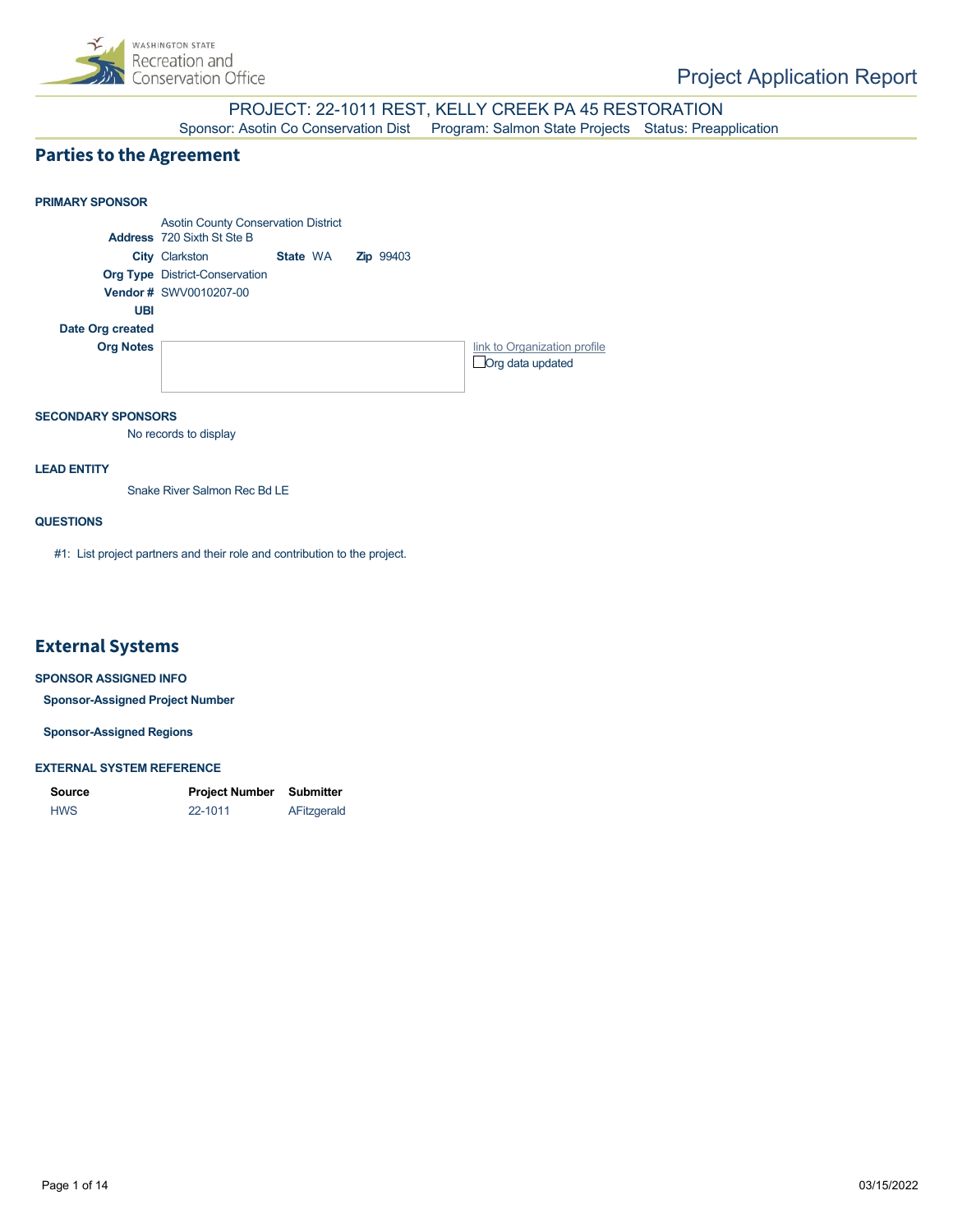# **Project Contacts**

| <b>Contact Name</b><br><b>Primary Org</b>           | <b>Project Role</b>        | <b>Work Phone</b> | <b>Work Email</b>       |
|-----------------------------------------------------|----------------------------|-------------------|-------------------------|
| Alice Rubin<br>Rec. and Conserv. Office             | <b>Project Manager</b>     | (360) 867-8584    | alice.rubin@rco.wa.gov  |
| <b>Megan Stewart</b><br>Asotin Co Conservation Dist | <b>Project Contact</b>     | (509) 552-8100    | meqan@asotincd.org      |
| <b>Brad Riehle</b><br>Asotin Co Conservation Dist   | <b>Alt Project Contact</b> | (509) 552-8117    | bra@asotincd.org        |
| Ali Fitzgerald<br>Snake River Salmon Rec Bd LE      | <b>Lead Entity Contact</b> | (509) 382-4115    | ali@snakeriverboard.org |

# **Worksites & Properties**

## **# Worksite Name**

## #1 Kelly Creek PA 45

#### **Restoration Property Name**  $\checkmark$ WDFW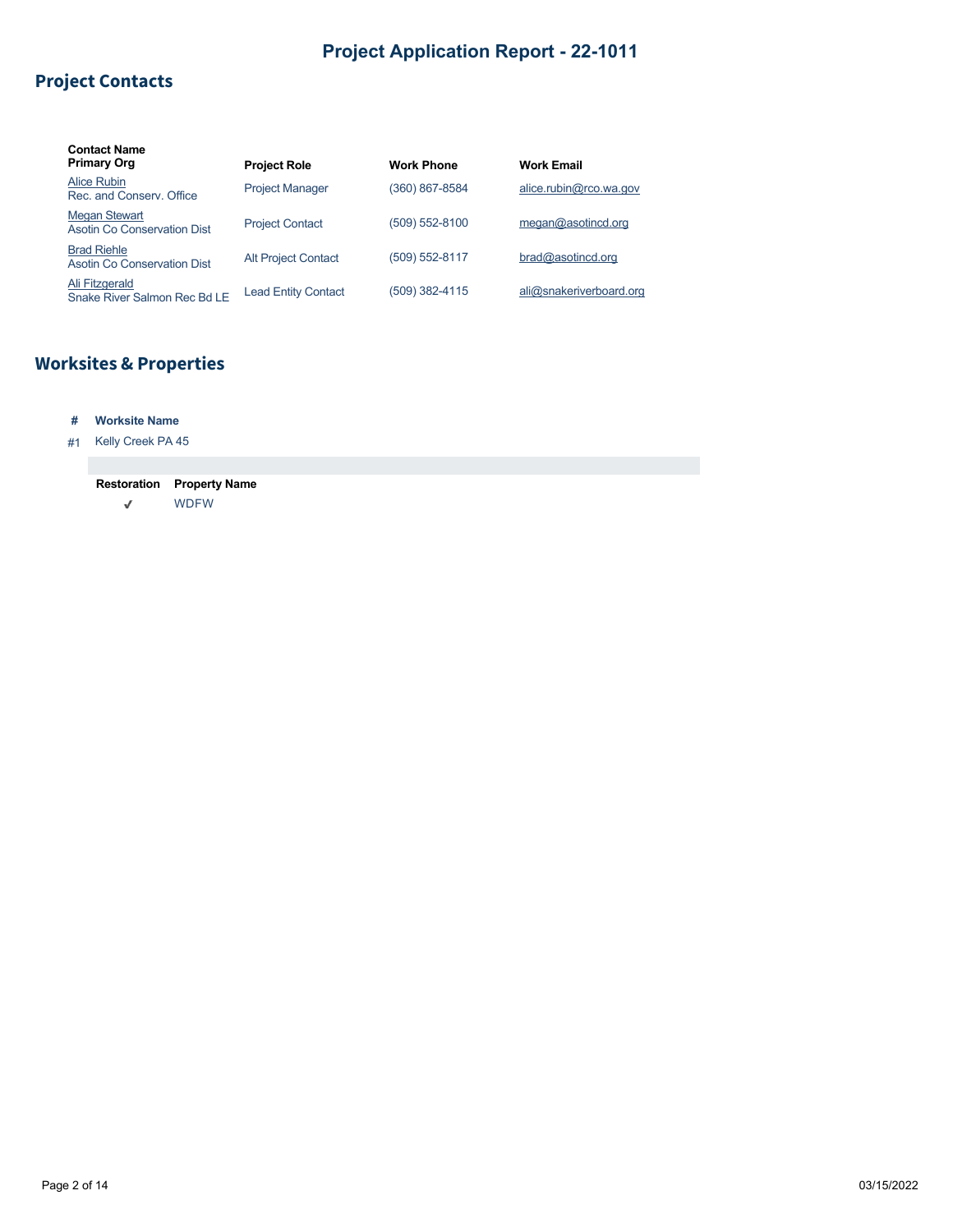# **Worksite Map & Description**

**Worksite #1: Kelly Creek PA 45**

**WORKSITE ADDRESS**

**Street Address**

**City, State, Zip**

## **Worksite Details**

## **Worksite #1: Kelly Creek PA 45**

## **SITE ACCESS DIRECTIONS**

From Asotin, take WA-129 south approximately 13.5 miles. Turn right on Onstot Road for approximately .5 miles. Turn right on Dwight Halsey road and travel approximately 3 miles to the end of the road.

#### **TARGETED ESU SPECIES**

| <b>Species by ESU</b>                              | Egg Present                       |   |   | Juvenile Present Adult Present Population Trend |
|----------------------------------------------------|-----------------------------------|---|---|-------------------------------------------------|
| Steelhead-Snake River, Asotin<br>Creek, Threatened | √                                 | √ | √ | <b>Unknown</b>                                  |
| Reference or source used                           | Asotin Geomorphic Assessment WDFW |   |   |                                                 |

#### **TARGETED NON-ESU SPECIES**

## **Species by Non-ESU** Notes

Unknown

## **Questions**

#1: Give street address or road name and mile post for this worksite if available.

Closest public road - Dwight Halsey Road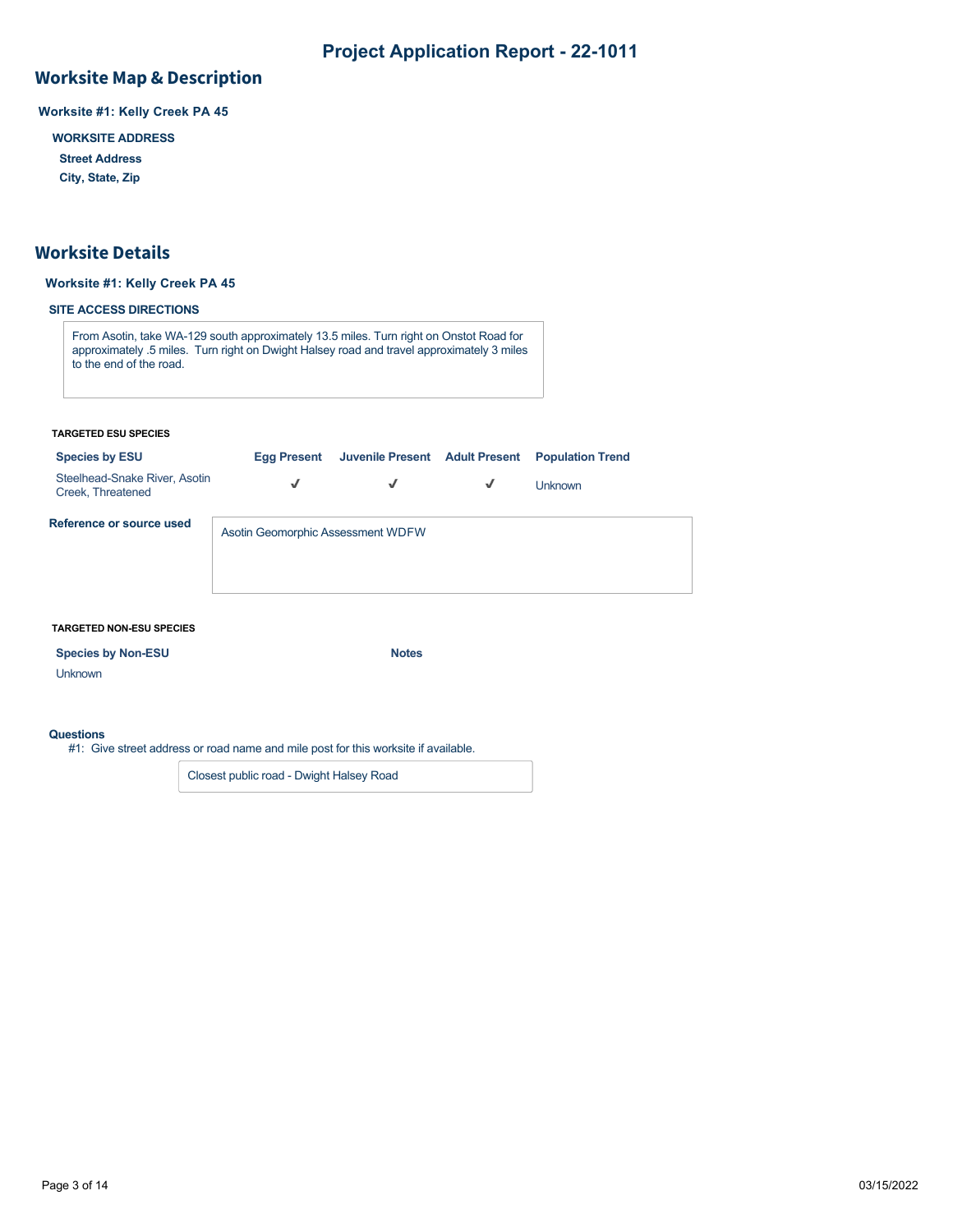## **Project Location**

## **RELATED PROJECTS**

#### **Projects in PRISM**

| <b>PRISM</b><br><b>Number</b> | <b>Project Name</b>                              | <b>Current Status</b> | <b>Relationship Type</b> | <b>Notes</b> |
|-------------------------------|--------------------------------------------------|-----------------------|--------------------------|--------------|
| 15-1308 P                     | Asotin County Geomorphic-Watershed<br>Assessment | Closed<br>Completed   | <b>Earlier Phase</b>     |              |

#### **Related Project Notes**

#### **Questions**

#1: Project location. Describe the geographic location, water bodies, and the location of the project in the watershed, i.e. nearshore, tributary, main-stem, off-channel, etc.

> This portion of Kelly Creek is identified as a Priority Restoration Reach located in the George Creek watershed which is listed as a major spawning area. The project begins at RM 0.0 and ends at RM 1.4. This is a tributary to George Creek.

#2: How does this project fit within your regional recovery plan and/or local lead entity's strategy to restore or protect salmonid habitat? Cite section and page number.

> Northwest Marine Fisheries Service. 2017. ESA Recovery Plan for Snake River Spring/Summer Chinook Salmon (Oncorhynchus tshawytscha) & Snake River Basin Steelhead (Oncorhynchus mykiss). Portland, OR. This project is identified as a top priority and located in a minor spawning area for Steelhead and a priority restoration reach in the Snake River Salmon Recovery Plan and 3 yr workplan.

# #3: Is this project part of a larger overall project?

Yes

#3a: How does this project fit into the sequencing of the larger project?

This project was identified in the Asotin County Conceptual Restoration Plan during the Geomorphic and Watershed Assessment that was completed for Asotin, George, Alpowa, Couse and Tenmile Creek watersheds in Asotin County in 2018.

#4: Is the project on State Owned Aquatic Lands? Please contact the Washington State Department of Natural Resources to make a determination. **[Aquatic Districts and Managers](https://www.dnr.wa.gov/programs-and-services/aquatics/aquatic-districts-and-land-managers-map)** No

## **Property Details**

## **Property: WDFW (Worksite #1: Kelly Creek PA 45)**

**Restoration**

| <b>LANDOWNER</b> |  |
|------------------|--|
|------------------|--|

## **CONTROL & TENURE**

| Name         | Department of Fish and Wildlife (WDFW) | <b>Instrument Type</b> | <b>Landowner Agreement</b> |
|--------------|----------------------------------------|------------------------|----------------------------|
| Address      | PO Box 43135                           | Timing                 | Proposed                   |
| City         | Olympia                                | <b>Term Length</b>     | Fixed # of years           |
| <b>State</b> | 98504-3135<br>WA Zip                   | # $Yrs$                | 10                         |
| <b>Type</b>  | <b>State</b>                           | <b>Expiration Date</b> | 12/31/2032                 |
|              |                                        | <b>Note</b>            |                            |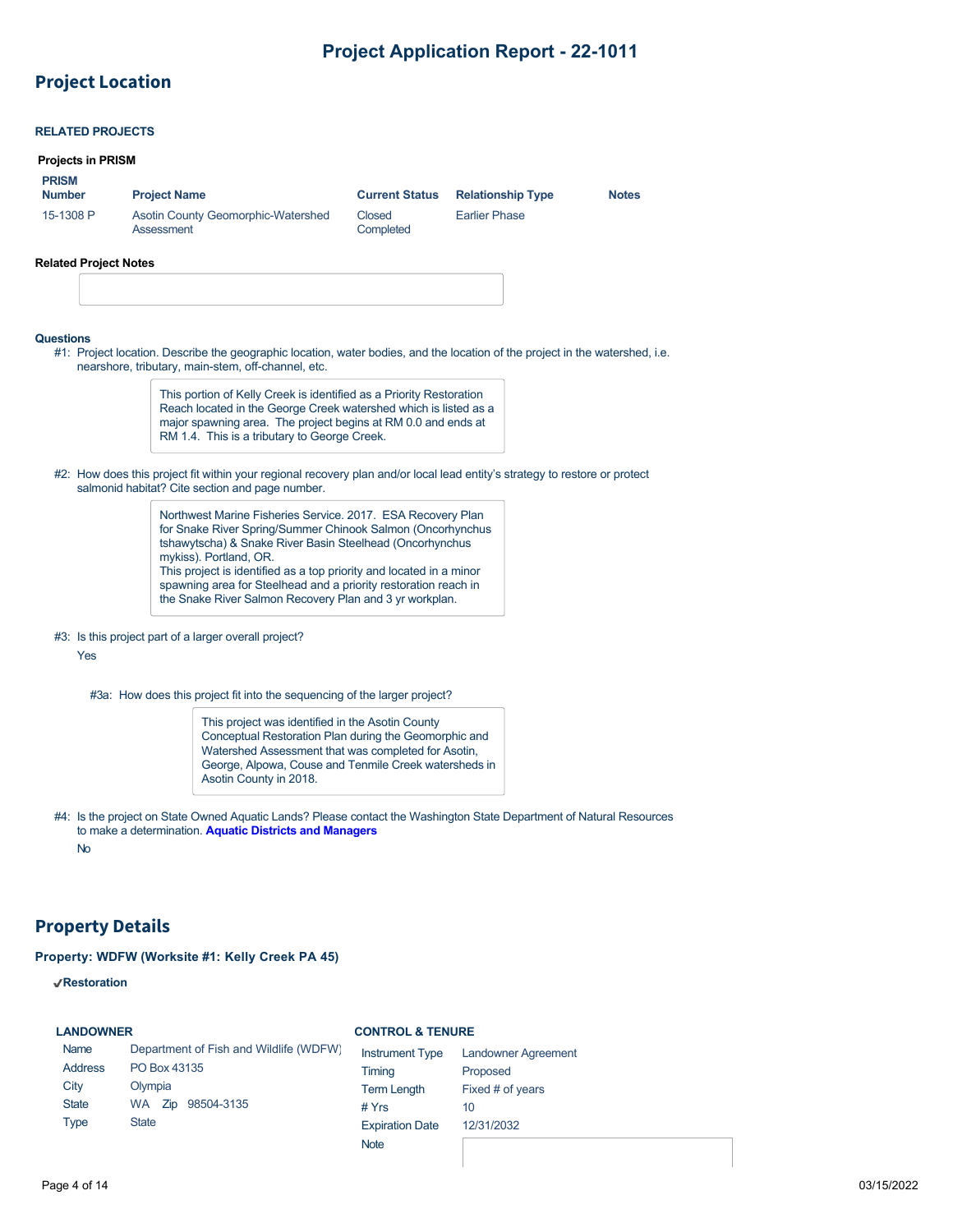## **Project Proposal**

#### **Project Description**

The Asotin County Conservation District is sponsoring the Kelly Creek PA 45 lnstream Habitat Project to install large woody debris structures to promote overbank flow, increase complexity and improve sediment and water retention. PA 45 was identified as a Tier 2 project area in the Asotin County Conceptual Restoration Plan. The total reach length for the proposed project is 1.4 miles. The Kelly Creek PA 45 lnstream Habitat project is located south of the City of Asotin, WA accessible by Dwight Halsey Road. The project begins at RM 0.0 and ends a RM 1.4. This portion of Kelly Creek is identified as a Priority Restoration Reach located in the George Creek MSA watershed. Steelhead is the priority species that will benefit from the project for migration, spawning and rearing life stages.

#### **Project Questions**

#1: Problem statement. What are the problems your project seeks to address? Include the source and scale of each problem. Describe the site, reach, and watershed conditions. Describe how those conditions impact salmon populations. Include current and historic factors important to understand the problems.

> The Asotin County Conservation District completed a Geomorphic Assessment for Asotin, George, Alpowa, Tenmile and Couse Creeks in 2018 with funding from BPA and SRFB. Based on the information in the assessment there was a Conceptual Restoration Plan completed for 83 project areas. In 2020, ACCD collaborated with BPA to develop a project on lower Pintler Creek, which is a tributary to George Creek. After exploring the project location and conditions, BPA recommended the District focus restoration actions in the upper reaches of George Creek and Pintler Creek due to the degraded conditions in the lower reaches. This direction has resulted in ACCD working to develop additional prioritizations and long term restoration strategy for the Pintler and George Creek watersheds. This project is being proposed as part of that larger strategy. The restoration actions taken on Kelly Creek will be the first of many phases in the upper Pintler watershed and was prioritized for early action due to its current conditions.

Kelly Creek is a spring fed tributary to Pintler Creek and has the potential to support summer base flows for Pintler Creek. Water retention is a priority for the Pintler Creek reach (PC-01) immediately below the mouth of Kelly Creek.

The lower portion of Kelly Creek supports the ESA listed Snake River summer steelhead. Project Area 45 covers a 1.4-mile section stream which was identified in the Asotin County Conceptual Restoration Plan. This portion of Kelly Creek is also listed as a priority restoration reach for the Snake River Salmon Recovery Board.

The Asotin Conceptual Restoration Plan identifies the need for additional large woody debris throughout the project area to increase geomorphic complexity, promote overbank flows, and increase sediment and water retention as priorities for this project area while protecting the existing riparian vegetation.

The current geomorphic function is moderate due to limited geomorphic or structural element diversity. The channel is relatively simple with few side channels and overbank flow opportunities.

The project area is owned by the Washington Department of Fish & Wildlife and part of the George Creek Wildlife Area. Prior to the purchase, this property was used for rangeland livestock grazing. The riparian vegetation has matured but overall, the site still lacks large woody debris needed to encourage natural stream processes and provide salmonid habitat. The stream reach has deciduous tree and shrub dominated riparian vegetation and defined channel with limited floodplain opportunities.

 Future restoration phases would include riparian planting if post construction monitoring determines it to be a priority for the site.

#2: Describe the limiting factors, and/or ecological concerns, and limiting life stages (by fish species) that your project expects to address.

> The primary limiting factors identified in the Asotin Conceptual Restoration Plan for PA 45 include flow, habitat diversity , and key habitat quantity for steelhead. Fish life stages identified for PA 45 included migration, spawning and rearing. This project will support long term and short term processes to improve all limiting factors for all identified life stages.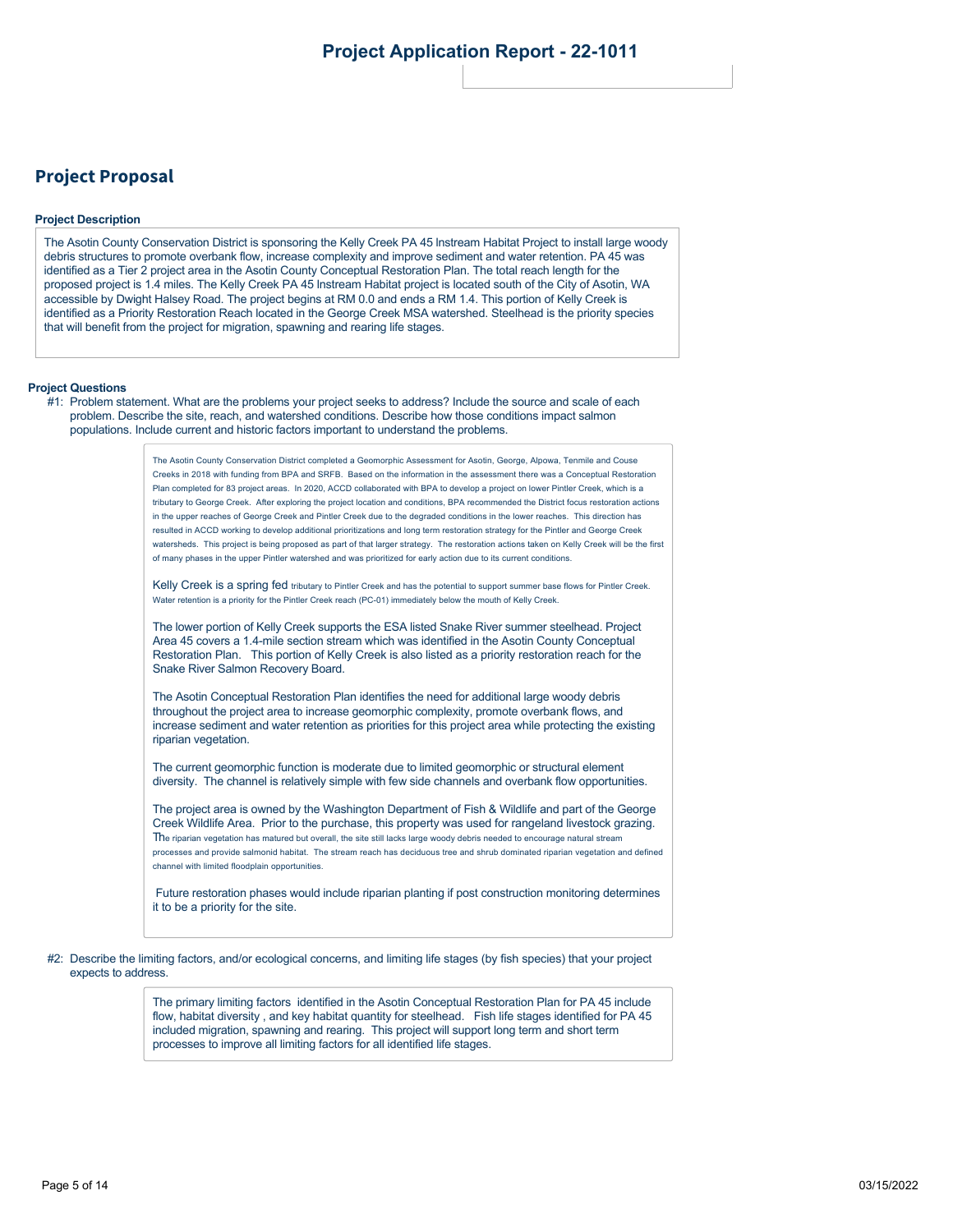#3: What are the project goals? The goal of the project should be to solve identified problems by addressing the root causes. Then clearly state the desired future condition. Include which species and life stages will benefit from the outcome, and the time of year the benefits will be realized. **[Example Goals and Objectives](https://rco.wa.gov/wp-content/uploads/2020/02/SRFB-Goals-and-Objectives-Examples.docx)**

> The goal of this project is to implement actions to address the management objectives that were identified in the Asotin County Conceptual Restoration Plan for PA 45. The project will improve geomorphic complexity, promote overbank flows and increase sediment and water retention. This project area has limited riparian establishment and is primarily deciduous trees and shrubs. The addition of LWD will provide structural elements throughout the project area to continue improving riparian and geomorphic stream function. This project area was listed as a Tier 3 project that would be likely longer to provide physical and biological response to address the limiting factors. This project would put the stream reach on a positive trajectory for recovery for all identified life stages.

#4: What are the project objectives? Objectives support and refine biological goals, breaking them down into smaller steps. Objectives are specific, quantifiable actions the project will complete to achieve the stated goal. Each objective should be SMART (Specific, Measurable, Achievable, Relevant, and Time-bound). **[Example Goals and Objectives](https://rco.wa.gov/wp-content/uploads/2020/02/SRFB-Goals-and-Objectives-Examples.docx)**

> The objective of this project is to install 80 to 120 LWD structures over approximately 3,700 feet of channel length to provide instream channel complexity, create approximately 60 pools, improve sediment and water retention, and promote overbank flows within 2 to 3 flow cycles.

#5: Scope of work and deliverables. Provide a detailed description of each project task/element. With each task/element, identify who will be responsible for each, what the deliverables will be, and the schedule for completion.

#### Pre-Funding Scope of Work: We will be monitoring the site starting in April 2022 to identify stream conditions and flow changes from the high flows (runoff) and continue monitoring throughout the summer and fall as flows reduce and eventually go subsurface. This will provide us with valuable data that will inform the site plan that will be developed. The ACCD staff will take aerial video and photos utilizing the ACCD drone to document site and flow changes. Post-Funding Scope of Work: Site investigation by ACCD – Stream assessment and Identify structure placement - September 2022 - March 2023 Develop Site Plan by ACCD – Plan will identify structure locations and type including material and quantities needed. It will also include generic designs for PALS and BDAs and location specific designs for the engineered logs structures . The site plans will be reviewed by funding sources before finalized. - February – April 2023 Secure Permits by ACCD staff – Utilize JARPA to secure HPA, Shoreline and other required permits for project - January - April 2023 Construction Prep – Secure and stage materials by WCC crew, with oversight by ACCD - May - July 2023 and 2024 Install Structures - WCC crew, with oversight by ACCD will install structures during the instream work window - July – September 2023 and 2024 Assess & Monitor Structures – Complete as-built design, GPS all structures and establish photo/video monitoring points will be completed by ACCD. Site visits during and after high flow periods to assess and document effectiveness - Late fall, winter and spring 2024 and 2025 Close Out – Complete documentation and final reporting for project closeout Spring/Summer 2025

#6: What are the assumptions and physical constraints that could impact whether you achieve your objectives? Assumptions and constrains are external conditions that are not under the direct control of the project, but directly impact the outcome of the project. These may include ecological and geomorphic factors, land use constraints, public acceptance of the project, delays, or other factors. How will you address these issues if they arise?

> WDFW is the only landowner within the project area who has already provided support for this project to be developed. The agency technical staff and land management staff will be included in the review and development of the site plans. There has been significant recovery to the riparian vegetation throughout the project area and it will be a high priority to limit damage to the recovery riparian zones.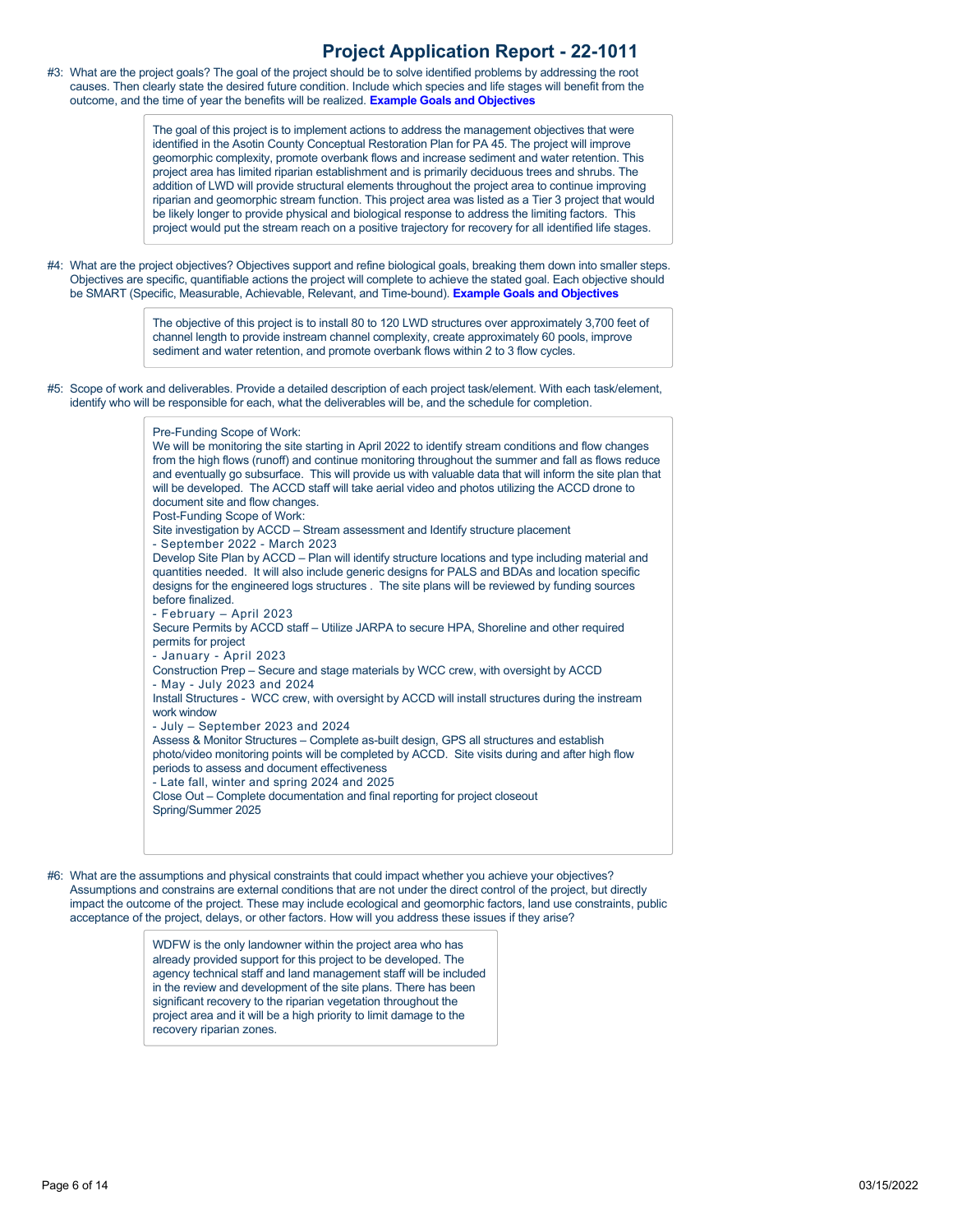#7: How have lessons learned from completed projects or monitoring studies informed this project?

Over the past decade, the technique of using PALS and BDAs has been a popular method to improve instream conditions. There has been a great deal of success documented throughout the region. However, project implementors are finding that some of the initial structures were too small in scale. The recommendation being provided is to increase the size of the PALS that are being built to maximize the function of the structure. ACCD has utilized this strategy on Couse Creek and Tenmile during the past two years. We have several low tech projects planned based on recommendations in the Asotin County Conceptual Restoration Plan

#### #8: Describe the alternatives considered and why the preferred was chosen.

In the past heavy equipment was used for instream restoration projects. Since the Asotin Creek IMW introduced the use of lowtech Post Assisted Log Structures (PALS) and Beaver Dam Analogs (BDA,) the implementation of restoration projects in small streams shifted to utilizing techniques that have less disturbance to the stream and riparian vegetation.

#9: How were stakeholders consulted in the development of this project? Identify the stakeholders, their concerns or feedback, and how those concerns were addressed.

> This project was identified during the Asotin County Geomorphic and Watershed Assessment development. The conceptual restoration plan was developed as a result of the process and this project was included in the plan. Landowners were engaged throughout the Assessment and Conceptual Restoration Plan development through public meetings and onsite visits. There has been no opposition to the conceptual restoration plan that was developed for PA 45. This project is being proposed on public property and the landowner, WDFW, is willing to proceed with the development of a complete site plan and implementation of the project. There are no identified public safety concerns identified at this time. In the event there is a safety concern identified, ACCD will address the concerns while completing the site plan and designs.

#10: Does your project address or accommodate the anticipated effects of climate change? Yes

#10a: How will your project be climate resilient given future conditions?

Kelly Creek has a current hydrologic regime is snow-rain dominated for these streams, however it is anticipated to shift to a rain dominated regime. This will likely decrease summer base flows and increase summer water temperatures. Healthy stream and riparian areas conditions are essential during climate change shifts since they provide a critical location in the ecosystem for habitat for both fish and wildlife. The restoration work proposed will improve the resiliency of the project area and overall watershed.

#10b:How will your project increase habitat and species adaptability?

This project will result in the implementation of structures and instream habitat rehabilitation increasing salmon and steelhead resiliency to climate change.

#11: Describe the sponsor's experience managing this type of project. Describe other projects where the sponsor has successfully used a similar approach.

> The Asotin County Conservation District has been managing natural resource and habitat improvement projects for several years. We have built positive relationships with the landowners of Asotin County and have been successful in implementing projects from start to finish. Asotin County Conservation District also has great relationships with technical partners throughout the region and has utilized their expertise as needed.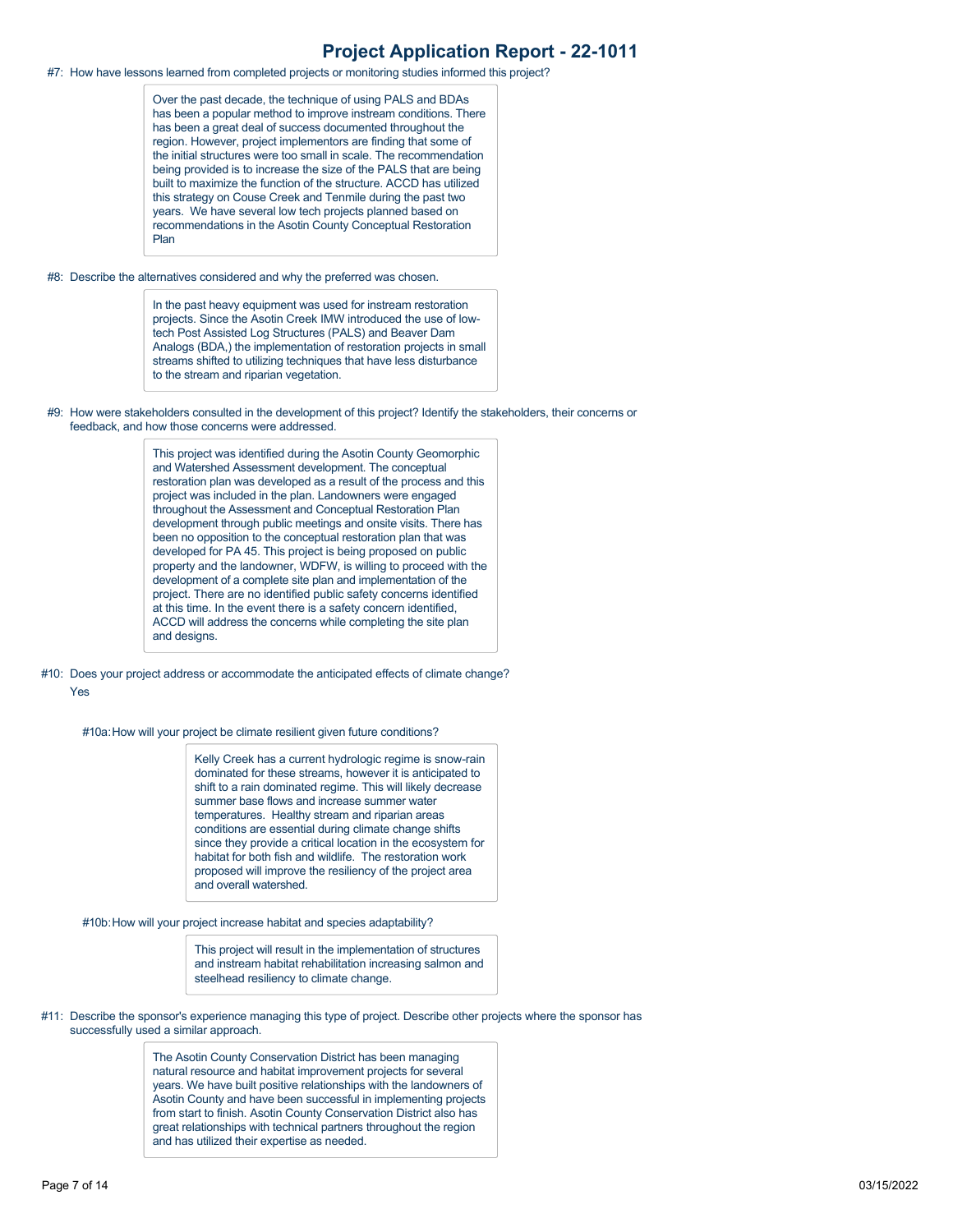## **Restoration Supplemental**

- #1: What level of design (per Appendix D) have you completed? Please attach. **Conceptual** 
	- #1a: What level of design will be produced prior to construction? **Preliminary**
- #2: Will (or did) a licensed professional engineer design the project? No
	- #2a: Describe the qualifications of the design team.

This project will consist of placing low-tech process base structures (PALS & BDA). The ACCD staff has been trained by Ecological Research, Anabranch and Cramer Fish teams on how to develop site plans for low-tech projects. The site plans are reviewed by SRFB and BPA environmental staff prior to implementation.

- #3: Does the project include measures to stabilize an eroding stream bank? No
- #4: Is the primary activity of the project invasive species removal?
	- No
- #5: Is the primary activity of the project riparian planting?

No

#6: Describe the steps you will take to minimize the introduction of invasive species during construction and restoration. Consider how you will use un-infested materials and clean equipment entering and leaving the project area.

> ACCD will require all equipment used by the contractor/crew to be cleaned and inspected prior to accessing the project site. There will be a dip station available for everyone to treat boots and waders prior to accessing the site. If there are any areas disturbed during construction, it will be seeded with a native grass mix.

#7: Describe the long-term stewardship and maintenance obligations for the project.

While we do not anticipate significant maintenance, we do plan on providing wood supplements to the PALS and BDAs over the 10 year project life. ACCD will conduct site evaluations annually to determine the function of the structures and what maintenance is needed. We will utilize the Washington Conservation Crew to conduct any maintenance work that is identified.

# **Restoration Metrics**

#### **Worksite: Kelly Creek PA 45 (#1)**

Miles of Stream and/or Shoreline Treated or Protected (C.0.b)

Project Identified In a Plan or Watershed Assessment (C.0.c)

#### 1.40

Northwest Marine Fisheries Service. 2017. ESA Recovery Plan for Snake River Spring/Summer Chinook Salmon (Oncorhynchus tshawytscha) & Snake River Basin Steelhead (Oncorhynchus mykiss). Portland, OR. Asotin County Watershed Assessment and Conceptual Restoration Plan

The project is identified as a top priority and located in a major spawning area for steelhead and a priority restoration reach in

Priority in Recovery Plan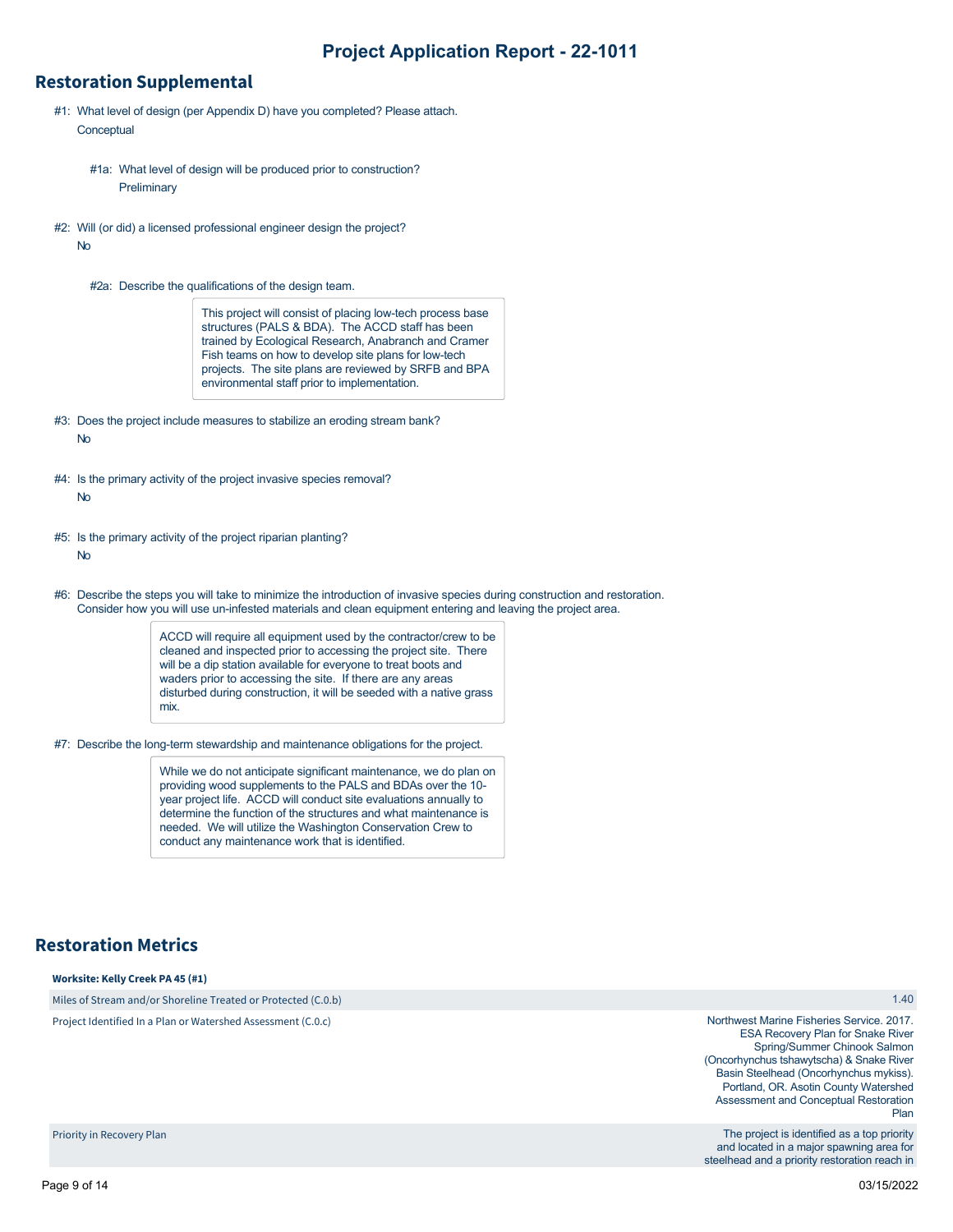|                                                                   | the Snake River Salmon Recovery Plan<br>and 3 year workplan |
|-------------------------------------------------------------------|-------------------------------------------------------------|
| Type Of Monitoring (C.0.d.1)                                      | <b>Implementation Monitoring</b>                            |
| Monitoring Location (C.0.d.2)                                     | Onsite                                                      |
| <b>INSTREAM HABITAT PROJECT</b>                                   |                                                             |
| Total Miles Of Instream Habitat Treated (C.4.b)                   | 1.40                                                        |
| Channel structure placement (C.4.d.1)                             |                                                             |
| Total cost for Channel structure placement                        | \$70,800                                                    |
| Material Used For Channel Structure (C.4.d.2)                     | Individual Logs (Anchored)                                  |
| Miles of Stream Treated for channel structure placement (C.4.d.3) | 1.40                                                        |
| Pools Created through channel structure placement (C.4.d.5)       | 60                                                          |
| Number of structures placed in channel (C.4.d.7)                  | 100                                                         |
| <b>CULTURAL RESOURCES</b>                                         |                                                             |
| <b>Cultural resources</b>                                         |                                                             |
| Total cost for Cultural resources                                 | \$8,000                                                     |
| Acres surveyed for cultural resources                             | 28.80                                                       |
| <b>PERMITS</b>                                                    |                                                             |
| <b>Obtain permits</b>                                             |                                                             |
| Total cost to Obtain permits                                      | \$2,500                                                     |
| Number of permits required for implementation of project          |                                                             |
| <b>ARCHITECTURAL &amp; ENGINEERING</b>                            |                                                             |
| <b>Architectural &amp; Engineering (A&amp;E)</b>                  |                                                             |
| Total cost for Architectural & Engineering (A&E)                  | \$19,200                                                    |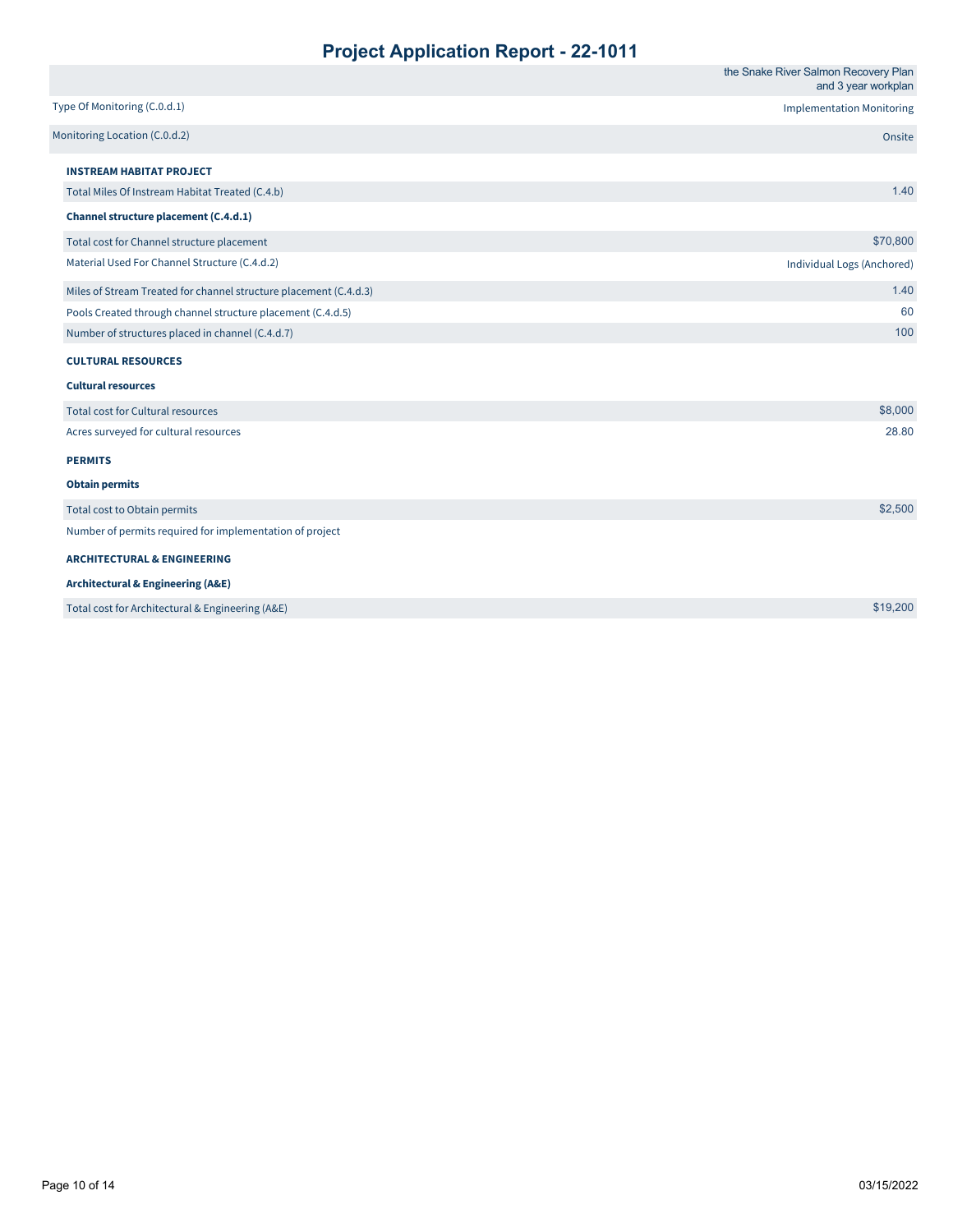# **Overall Project Metrics**

## **COMPLETION DATE**

Projected date of completion 7/31/2025

# <span id="page-9-0"></span>**Restoration Cost Estimates**

## **Worksite #1: Kelly Creek PA 45**

| Category                                | <b>Work Type</b>                                                   | <b>Estimated Cost</b> | <b>Note</b> |
|-----------------------------------------|--------------------------------------------------------------------|-----------------------|-------------|
| Cultural Resources                      | Cultural resources                                                 | \$8,000               |             |
| Instream Habitat Project                | Channel structure placement<br>(C.4.d.1)                           | \$70,800              |             |
| <b>Permits</b>                          | Obtain permits                                                     | \$2,500               |             |
|                                         | Subtotal:                                                          | \$81,300              |             |
| Admin, Architecture, and<br>Engineering |                                                                    | \$19,200              |             |
|                                         | <b>Total Estimate For Worksite:</b>                                | \$100.500             |             |
| <b>Summary</b>                          |                                                                    |                       |             |
|                                         | <b>Total Estimated Costs Without</b><br>AA&E:                      | \$81.300              |             |
|                                         | Total Estimated AA&E:<br><b>Total Estimated Restoration Costs:</b> | \$19,200<br>\$100,500 |             |
|                                         |                                                                    |                       |             |

# **Cost Summary**

|                                      | <b>Estimated Cost</b> | <b>Project</b> % | Admin/AA&E % |
|--------------------------------------|-----------------------|------------------|--------------|
| <b>Restoration Costs</b>             |                       |                  |              |
| Restoration                          | \$81,300              |                  |              |
| Admin, Architecture, and Engineering | \$19,200              |                  | 23.62 %      |
| <b>SUBTOTAL</b>                      | \$100.500             | 100.00 %         |              |
| <b>Total Cost Estimate</b>           | \$100.500             | 100.00 %         |              |

# **Funding Request and Match**

| <b>FUNDING PROGRAM</b>        |                 |           |              |                   |                                              |
|-------------------------------|-----------------|-----------|--------------|-------------------|----------------------------------------------|
| <b>Salmon State Projects</b>  | \$70,000        | 69.651741 |              |                   |                                              |
| <b>SPONSOR MATCH</b>          |                 |           |              |                   |                                              |
| <b>Other Monetary Funding</b> | Grant - Federal |           |              |                   |                                              |
| Amount                        |                 |           |              |                   | \$30,500.00                                  |
| <b>Funding Organization</b>   |                 |           |              |                   | <b>Bonneville Power Administration (BPA)</b> |
| <b>Grant Program</b>          |                 |           |              |                   | Fish & Wildlife Program                      |
|                               |                 |           | Match Total: | \$30,50030.348259 |                                              |

Total Funding Request (Funding + Match):

\$100,500100.00000C

## **Questions**

#1: Explain how you determined the cost estimates

There have been several LWD projects completed throughout the region. Based on those project costs and the priorities for this project area the cost estimates were determined.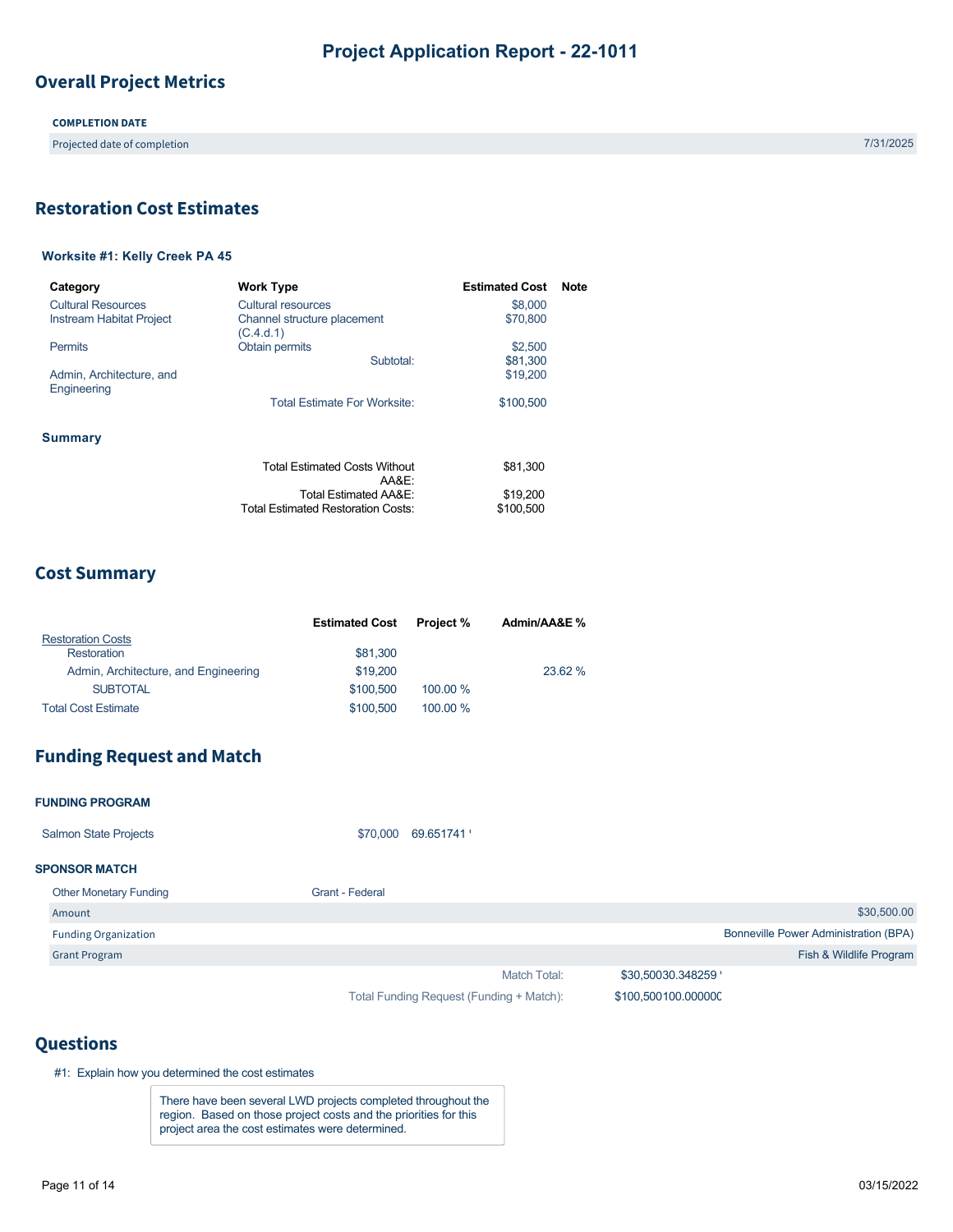## **Cultural Resources**

#### **Worksite #1: Kelly Creek PA 45**

#1: Provide a description of the project actions at this worksite (acquisition, development and/or restoration activities that will occur as a part of this project)

> The project will consist of implementing instream structures utilized low-tech installation methods. There has been a staging area identified where equipment and materials will be stored during the project implementation.

#2: Describe all ground disturbing activities (length, width and depth of disturbance and equipment utilized) that will take place in the Area of Potential Effect (APE). Include the location of any construction staging or access roads associated with your project that will involve ground disturbance.

| Post-Assisted Log Structures (PALS):                                |
|---------------------------------------------------------------------|
| Woody material of various sizes will be pinned together with        |
| untreated wooden posts (<4" diameter) driven into the substrate.    |
| Untreated wooden posts will be pounded 2-3 feet into the stream     |
| bed using a hand-held pneumatic post-pounder. Approximately 4-      |
| 15 posts per structure, plus the addition of woody debris (small    |
| trees and branches) woven between posts by hand.                    |
| Beaver Dam Analogue (BDA) Structures:                               |
| A permeable, channel spanning structure with a constant crest       |
| elevation constructed with a mixture of woody debris and fill       |
| material to form a pond and mimic a natural beaver dam. BDAs        |
| will be installed in the stream bed and channels within the         |
| floodplain. Scouring of stream bed will be completed using hand-    |
| tools and buckets to build subsequent layers of substrate between   |
| 6"-12" into BDA formation. Fine woody debris and additional         |
| sediment will be woven by hand between and on top of layers.        |
| BDA installations are "post-assisted," and 4-20 treated wooden      |
| posts will be inserted into the stream bed using a hand-held        |
| pneumatic post-pounder. Depth of disturbance will be variable       |
| depending on location of structure, design, and woody materials     |
| characteristics, usually less than 2 feet of sediment will be moved |
| to form layers of BDA.                                              |
| Equipment to be used includes a hand-held pneumatic post-           |
| pounder and a generator to power it, chainsaw, handsaws,            |
| sledgehammers, shovels, and rock bars. An ATV will be used for      |
| staging materials on site.                                          |

#3: Describe any planned ground disturbing pre-construction/restoration work. This includes geo-technical investigation, fencing, demolition, decommissioning roads, etc.

|--|

#4: Describe the existing project area conditions. The description should include existing conditions, current and historic land uses and previous excavation/fill (if depths and extent is known, please describe).

> Project Area 45 (PA-45) is located along Kelly Creek, which is a tributary to Pintler Creek. Kelly Creek enters Pintler Creek at RM 3.7 and the headwaters of Kelly Creek are in loess uplands, which are dominated by dryland farming. There is a defined channel, the substrate is coarse cobble and boulder, with deciduous dominated riparian vegetation along the lower mile and a half of Kelly Creek. The geomorphic function is moderate and the flow goes subsurface annually after spring floods. This project is located in the Asotin Creek Wildlife Area. Historically the land use was cattle/sheep grazing on rangeland, but it is currently managed for wildlife.

#5: Will a federal permit be required to complete the scope of work on the project areas located within this worksite? Yes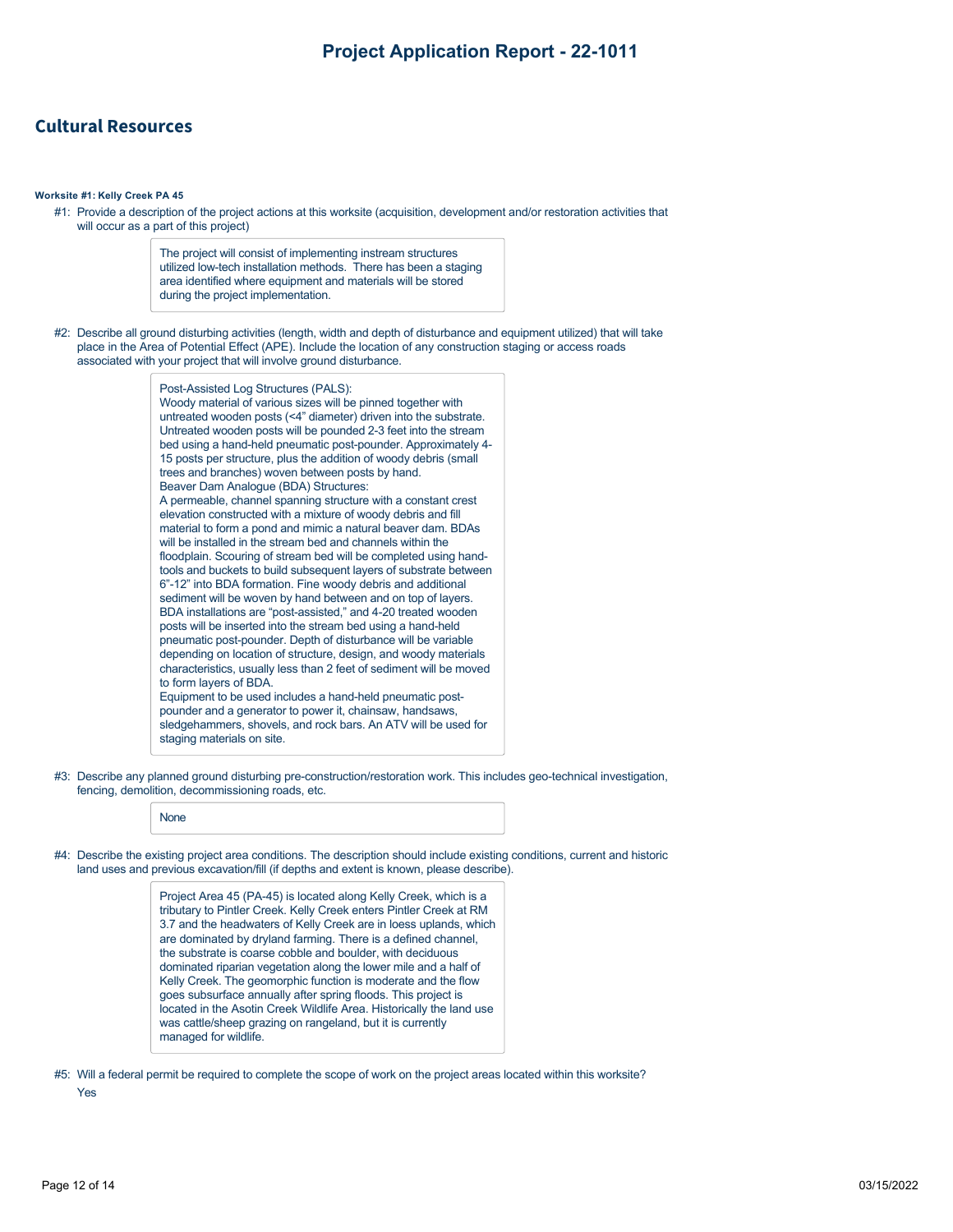| <b>Project Application Report - 22-1011</b> |  |  |
|---------------------------------------------|--|--|
|---------------------------------------------|--|--|

|                | #5a: List the agency that will be issuing the permit and the date you anticipate applying for and receiving the permit.<br>Will the federal permit cover ALL proposed ground disturbing activities included in the project?                                                                                           |
|----------------|-----------------------------------------------------------------------------------------------------------------------------------------------------------------------------------------------------------------------------------------------------------------------------------------------------------------------|
|                | US Army Corps of Engineers- Dredge/Fill (404)<br>US Fish & Wildlife- ESA Compliance<br>We anticipate applying for permits in January 2023 to<br>have them secured prior to the 2023 work window. All<br>ground disturbing activities that require federal permits<br>will be covered by the permits that are secured. |
| or not.<br>Yes | #6: Are you utilizing Federal Funding to complete the scope of work? This includes funds that are being shown as match                                                                                                                                                                                                |
|                | #6a: Please list the federal agency and funding sources.                                                                                                                                                                                                                                                              |
|                | <b>BPA</b>                                                                                                                                                                                                                                                                                                            |
|                | #6b: Does the federal funding you are utilizing as match require you to receive state funding?                                                                                                                                                                                                                        |
|                | <b>No</b>                                                                                                                                                                                                                                                                                                             |
| years?         | #7: Do you have knowledge of any previous cultural resource review within the project boundaries during the past 10                                                                                                                                                                                                   |
| <b>No</b>      |                                                                                                                                                                                                                                                                                                                       |
| Yes            | #8: Is the worksite located within an existing park, wildlife refuge, natural area preserve, or other recreation or habitat site?                                                                                                                                                                                     |
|                | #8a: Please name the area and specify when the site was established.                                                                                                                                                                                                                                                  |
|                | WDFW George Creek Wildlife Area Unit                                                                                                                                                                                                                                                                                  |
| <b>Unknown</b> | #9: Are there any structures over 45 years of age within this worksite? This includes structures such as buildings,<br>tidegates, dikes, residential structures, bridges, rail grades, park infrastructure, etc.                                                                                                      |

# **Project Permits**

| <b>Permits and Reviews</b>                   | <b>Issuing Organization</b> | <b>Applied Date</b> | <b>Received</b><br><b>Date</b> | <b>Expiration</b><br><b>Date</b> | Permit# |
|----------------------------------------------|-----------------------------|---------------------|--------------------------------|----------------------------------|---------|
| Archeological & Cultural Resoures (EO 05-05) | <b>DAHP</b>                 |                     |                                |                                  |         |
| <b>Cultural Assessment [Section 106]</b>     | <b>DAHP</b>                 |                     |                                |                                  |         |
| Endangered Species Act Compliance [ESA]      | US Fish & Wildlife          |                     |                                |                                  |         |
| <b>Hydraulics Project Approval [HPA]</b>     | Dept of Fish & Wildlife     |                     |                                |                                  |         |

# **Permit Questions**

#1: Are you planning on using the federal permit streamlining process? **[Limit 8](https://rco.wa.gov/wp-content/uploads/2019/10/SAL-PermitStreamFactSheet.pdf)** Yes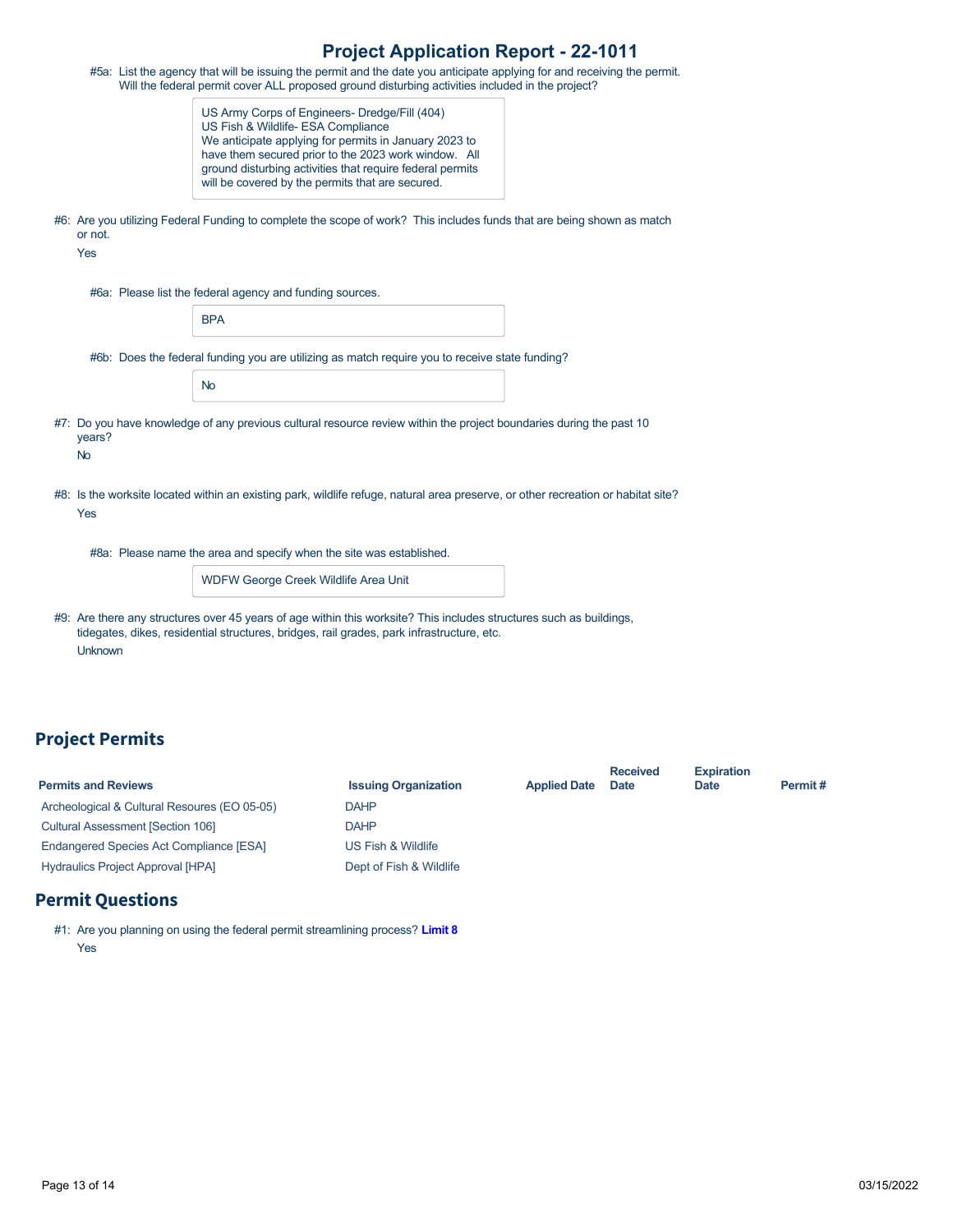# **Attachments**

| <b>Required Attachments</b>                | 6 out of 6 done |
|--------------------------------------------|-----------------|
| <b>Applicant Resolution/Authorizations</b> | J               |
| <b>Cost Estimate</b>                       | √               |
| Landowner acknowledgement form             | J               |
| <b>Map: Restoration Worksite</b>           | J               |
| Photo                                      | J               |
| <b>RCO Fiscal Data Collection Sheet</b>    |                 |

## **PHOTOS (JPG, GIF)**



## **PROJECT DOCUMENTS AND PHOTOS**

Project Documents and Photos

| <b>File</b><br><b>Type</b> | <b>Attach</b><br><b>Date</b> | <b>Attachment Type</b>                     | <b>Title</b>                                               | <b>Person</b> | <b>File Name, Number</b><br><b>Associations</b>              | <b>Shared</b> |
|----------------------------|------------------------------|--------------------------------------------|------------------------------------------------------------|---------------|--------------------------------------------------------------|---------------|
| 스                          | 03/03/2022                   | Landowner acknowledgement form             | Appendix F Landowner Ack Form -<br><b>WDFW KellyCr.pdf</b> | MeganS        | Appendix F Landowner Ack Form -<br>WDFW KellyCr.pdf, 503041  |               |
| 스                          | 02/18/2022                   | <b>Applicant Resolution/Authorizations</b> | R2022-02 SRFB Authorization.pdf                            | MeganS        | R2022-02 SRFB Authorization.pdf,<br>501101                   |               |
| $\Delta^{\circ}$           | 02/03/2022                   | Photo                                      | DSCF8018.JPG                                               | MeganS        | DSCF8018.jpg, 499289                                         |               |
| $\Delta^0$                 | 02/03/2022                   | Photo                                      | DSCF5165.jpg                                               | MeganS        | DSCF5165.jpg, 499288                                         |               |
| 스                          | 02/02/2022                   | Map: Restoration Worksite                  | Map PA 45.pdf                                              | MeganS        | Map PA 45.pdf, 499202                                        | √             |
| <b>A</b>                   | 01/31/2022                   | <b>RCO Fiscal Data Collection Sheet</b>    | FiscalDataCollectionSheet 2022.pdf                         | MeganS        | FiscalDataCollectionSheet 2022.pdf,<br>498930                |               |
| $x \overline{y}$           | 01/21/2022                   | <b>Cost Estimate</b>                       | <b>SRFB Cost Estimate - Kelly Creek</b><br>PALS.xlsx       | MeganS        | <b>SRFB Cost Estimate - Kelly Creek</b><br>PALS.xlsx. 498142 |               |

# **Application Status**

## Application Due Date: 06/27/2022

| <b>Status Name</b> | <b>Status Date</b> | <b>Submitted By</b> | <b>Submission Notes</b> |
|--------------------|--------------------|---------------------|-------------------------|
| Preapplication     | 01/03/2022         |                     |                         |

I certify that to the best of my knowledge, the information in this application is true and correct. Further, all application requirements due on the application due date have been fully completed to the best of my ability. I understand that if this application is found to be incomplete, it will be rejected by RCO. I understand that I may be required to submit additional documents before evaluation or approval of this project and I agree to provide them.

Date of last change: 03/07/2022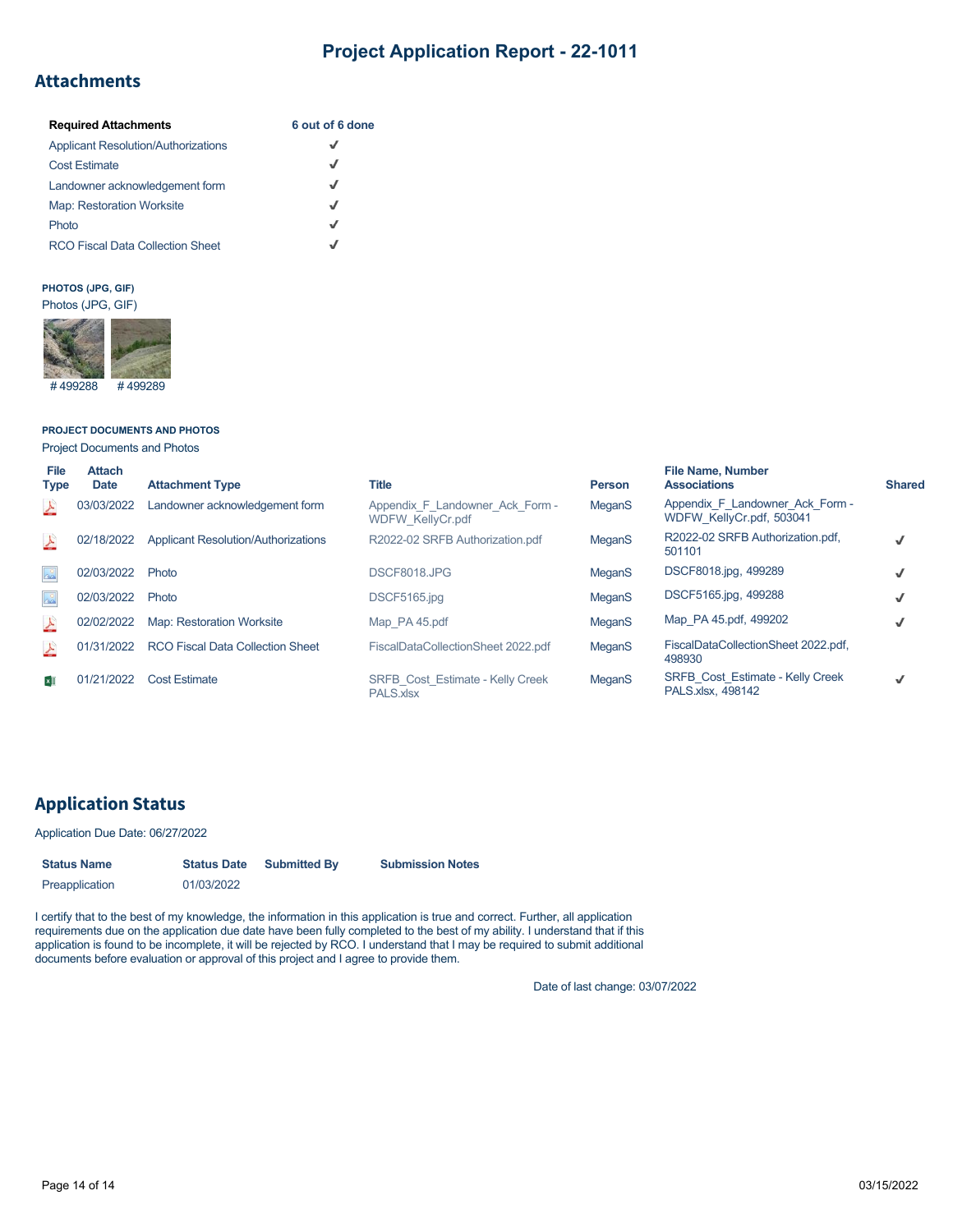

MIROZON, DSCFB018,JPG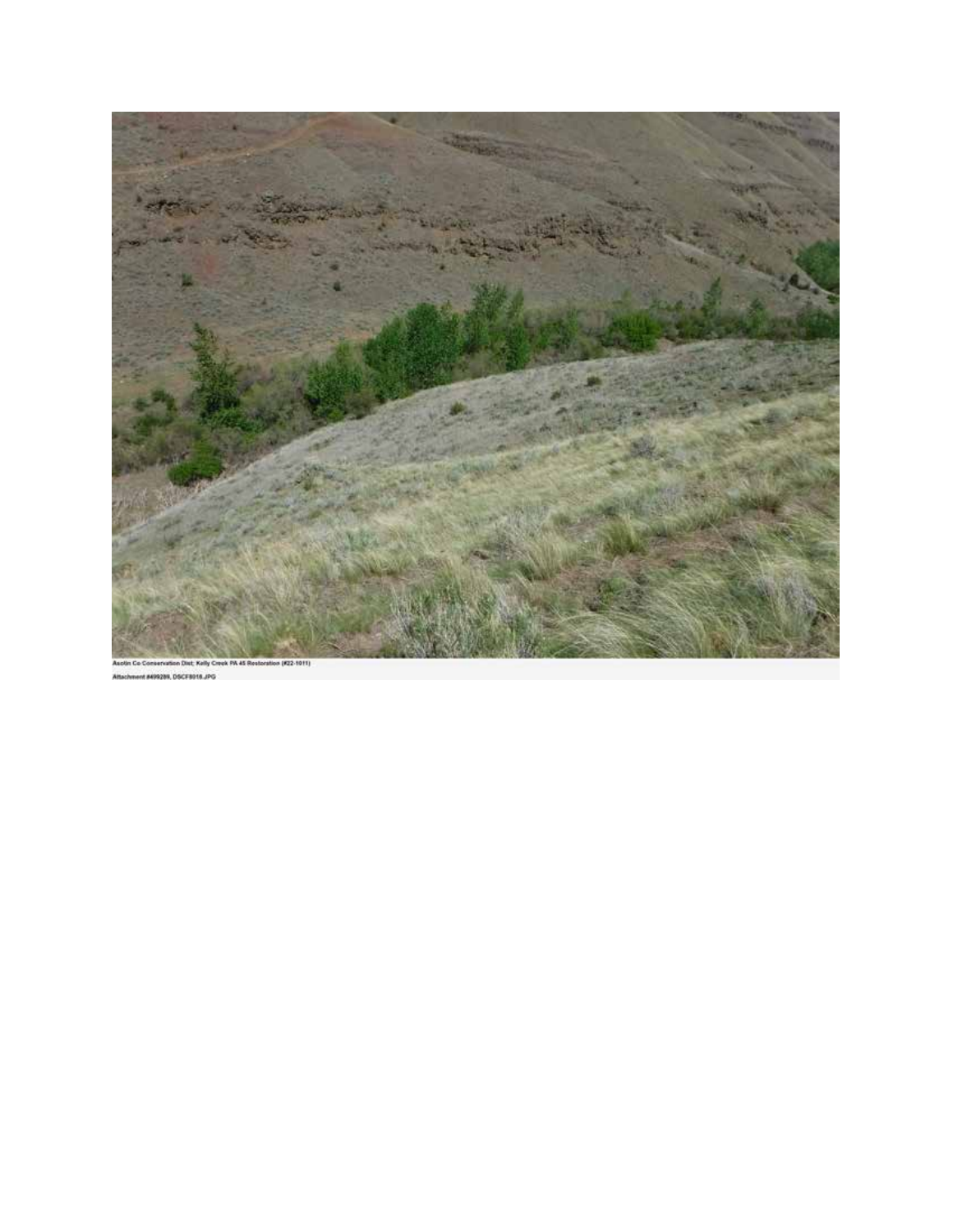

n Dist; Kelly Creek PA 45 Restoration (#22-1011) Co Conserva Attachment #499288, DSCF5165.jpg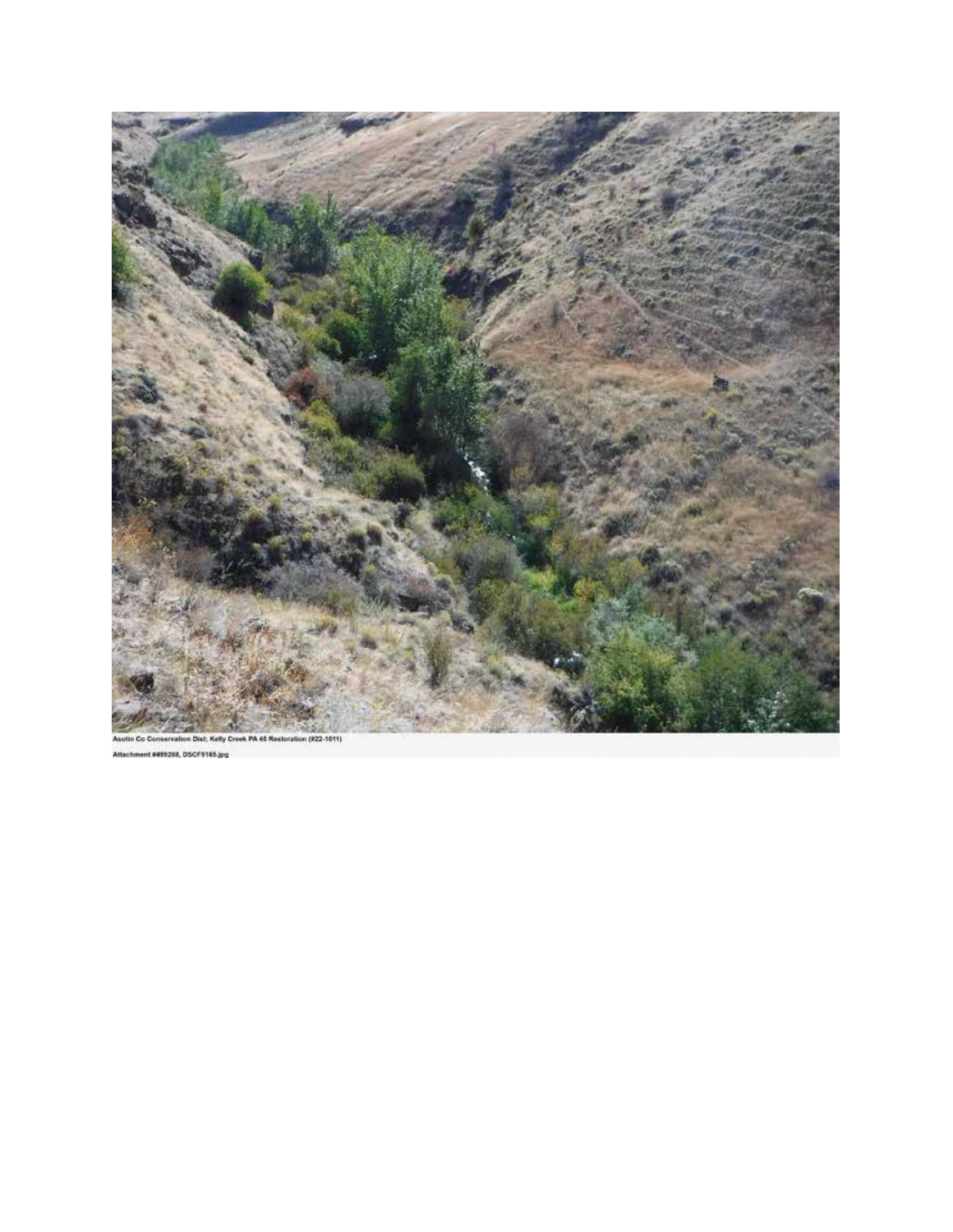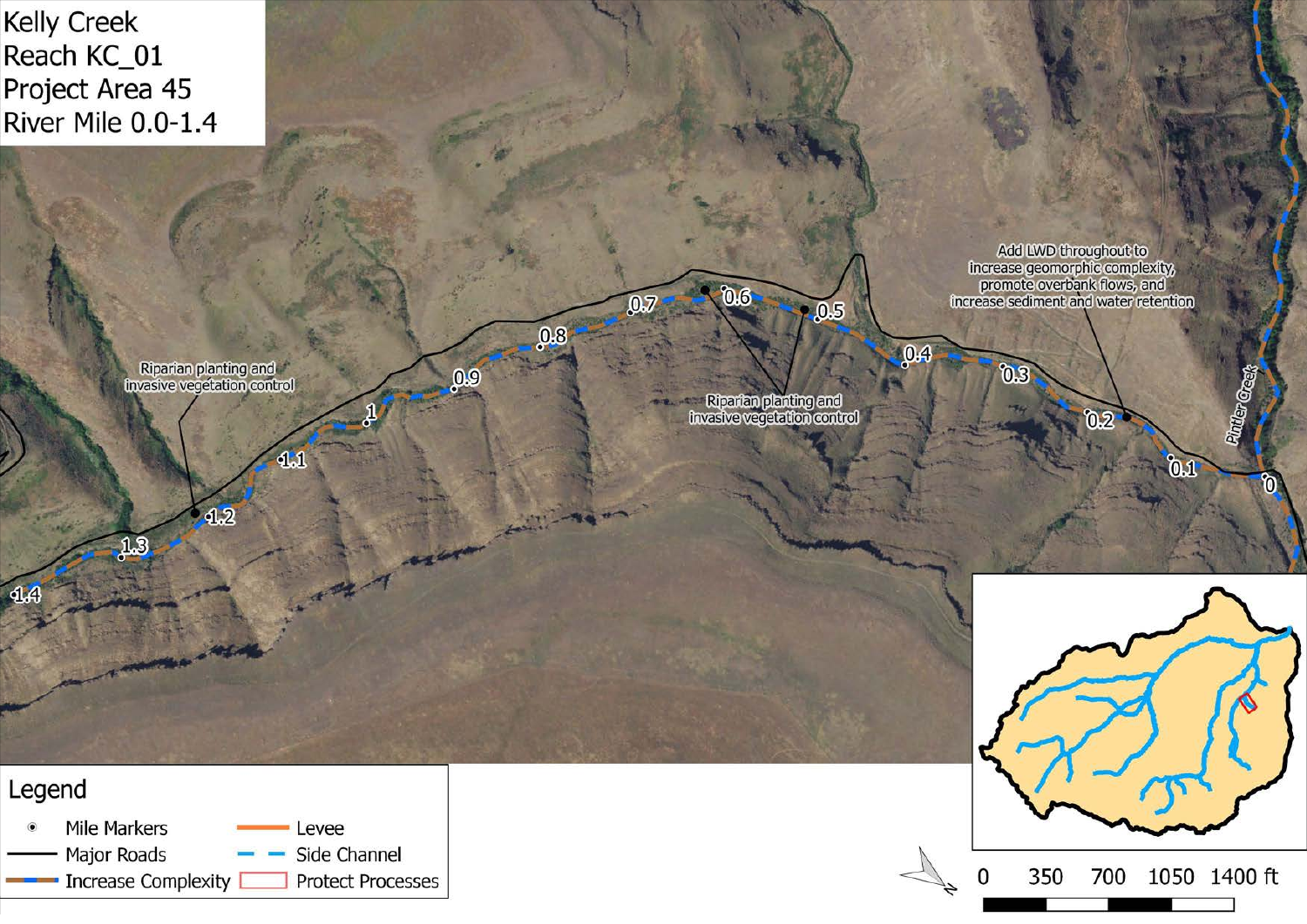## **RESTORATION**

See SRFB Manual 5 for additional information regarding allowable costs.

|                             |                                              |                      |                                 | <b>OVERALL PROJECT</b>                                                 | <b>GRANT REQUEST</b>                             | <b>MATCH</b>           |                                                                                                                                                                                              |                      |                             |
|-----------------------------|----------------------------------------------|----------------------|---------------------------------|------------------------------------------------------------------------|--------------------------------------------------|------------------------|----------------------------------------------------------------------------------------------------------------------------------------------------------------------------------------------|----------------------|-----------------------------|
|                             |                                              |                      |                                 | <b>Budget must account</b><br>for all costs to<br>complete the project | Enter only the<br>amount of the grant<br>request |                        | The Grant Request and Match should equal the total project cost and Budget Check cell should be 0.<br>Sponsors must account for all sources and types of match need to complete the project. |                      |                             |
|                             |                                              |                      |                                 |                                                                        |                                                  |                        |                                                                                                                                                                                              | Source (Grant, Cash, |                             |
|                             |                                              |                      |                                 | Amount                                                                 |                                                  | Match in PRISM         | Funding not reported<br>in PRISM                                                                                                                                                             | Materials, Labor,    | Match Type (federal, state, |
|                             | Construction                                 |                      |                                 |                                                                        | Amount                                           |                        |                                                                                                                                                                                              | Volunteers, etc)     | local)                      |
| Category (choose one)       | <b>Task Description</b>                      | <b>Qty</b>           | Rate                            |                                                                        |                                                  |                        |                                                                                                                                                                                              |                      |                             |
| Construction supervision    | <b>Installation Oversight</b>                | 240.00               | 50.00<br>\$                     | 12,000                                                                 | 8.000                                            | 4,000                  |                                                                                                                                                                                              | <b>BPA</b>           | Federal                     |
| Cultural resources          | Cultural Resource Survey                     | $1.00$ \$            | 8,000.00 \$                     | 8,000                                                                  | 4,000<br>$\mathsf{\$}$                           | 4,000<br>$\mathcal{S}$ |                                                                                                                                                                                              |                      |                             |
| Permits                     | Permits                                      | 1.00                 | 2,500.00<br>$\mathbf{\hat{S}}$  | 2,500<br>$\sqrt[6]{\frac{1}{2}}$                                       | 1,000<br>$\mathcal{S}$                           | 1,500                  |                                                                                                                                                                                              |                      |                             |
| Construction                | Stage Material/Site Prep                     | 4.00                 | 4,000.00<br>$\mathbf{\hat{S}}$  | 16,000<br>$\mathbf{\hat{s}}$                                           | 8,000                                            | 8,000                  |                                                                                                                                                                                              | <b>BPA</b>           | Federal                     |
| Equipment and equipment use | Equipment - Post driver,<br>generator, etc   | 1.00                 | $\mathsf{\$}$<br>$2,000.00$ \$  | 2,000                                                                  | 2,000<br>$\sqrt{3}$                              |                        |                                                                                                                                                                                              | <b>BPA</b>           | Federal                     |
| Construction                | <b>LWD</b>                                   | 60.00                | 200.00<br>$\mathsf{\$}$         | 12,000<br>$\mathsf{\$}$                                                | 8,000<br>$\mathcal{L}$                           | 4,000                  |                                                                                                                                                                                              | <b>BPA</b>           | Federal                     |
| Construction labor          | Installation                                 | 6.00                 | 4,000.00<br>$\mathbf{\hat{S}}$  | 24,000<br>$\mathbf{\hat{S}}$                                           | 16,000<br>$\mathcal{S}$                          | 8,000                  |                                                                                                                                                                                              | <b>BPA</b>           | Federal                     |
| Materials                   | Wood Posts                                   | 480.00               | 10.00<br>\$                     | 4,800<br>\$                                                            | 3,800<br>$\mathcal{S}$                           | 1,000                  |                                                                                                                                                                                              | <b>BPA</b>           | Federal                     |
|                             |                                              |                      | $\mathbb{S}$<br>$\sim$          | $\mathbf{\hat{S}}$<br>$\sim$                                           | $\mathbf{\hat{S}}$<br>$\sim$                     | $\sim$                 |                                                                                                                                                                                              |                      |                             |
|                             |                                              |                      | \$                              | \$<br>$\overline{\phantom{a}}$                                         | $\mathbf{\hat{S}}$<br>$\sim$                     | $\sim$                 | - ፍ<br>$\sim$                                                                                                                                                                                |                      |                             |
|                             |                                              |                      | \$<br>$\sim$                    | $\mathbf{\hat{S}}$<br>$\sim$                                           | $\mathbf{\hat{S}}$<br>$\sim$                     | $\mathcal{L}$          | $\mathbf{\hat{s}}$<br>$\sim$                                                                                                                                                                 |                      |                             |
|                             |                                              |                      | STotal \$                       | 81,300                                                                 | 50,800<br>$\mathbf{\hat{S}}$                     | 30,500                 | $\mathbf{s}$<br>÷.                                                                                                                                                                           |                      |                             |
|                             | Administrative, Architechtural & Engineering |                      |                                 |                                                                        |                                                  |                        |                                                                                                                                                                                              |                      |                             |
| Category                    | <b>Task Description</b>                      | <b>Qty</b>           | Rate                            |                                                                        |                                                  |                        |                                                                                                                                                                                              |                      |                             |
| Administrative              | <b>Grant Administration</b>                  | 1.00                 | 12,000.00<br>$\mathbf{\hat{S}}$ | 12,000.00                                                              | 12,000<br>$\mathsf{\$}$                          |                        | ÷.                                                                                                                                                                                           |                      |                             |
| Data collection             | <b>Site Assessment</b>                       | 72.00                | 50.00<br>$\mathbf{\hat{S}}$     | 3,600.00<br>$\mathsf{\$}$                                              | 3,600<br>$\sqrt{3}$                              | $\sim$                 | $\mathbf{\hat{s}}$<br>$\omega_{\rm c}$                                                                                                                                                       |                      |                             |
| Final design                | Design/Engineering                           | 40.00                | \$<br>50.00                     | 2,000.00<br>$\mathsf{\$}$                                              | 2,000<br>$\mathbf{\hat{S}}$                      |                        | $\mathcal{S}$<br>$\sim$                                                                                                                                                                      |                      |                             |
| Other                       | As-Built /Reporting                          | 32.00                | 50.00<br>$\mathbf{\hat{S}}$     | 1,600.00                                                               | 1,600<br>$\mathbf{\hat{S}}$                      |                        | $\sim$                                                                                                                                                                                       |                      |                             |
|                             |                                              |                      | \$<br>$\sim$                    | $\mathbf{\hat{S}}$<br>$\sim$                                           | $\hat{\mathbf{S}}$<br>$\sim$                     |                        | $\sim$                                                                                                                                                                                       |                      |                             |
|                             |                                              |                      | \$<br>$\sim$                    | $\mathbf{\hat{S}}$<br>$\sim$                                           | $\mathcal{S}$<br>$\sim$                          |                        | $\mathbf{\hat{s}}$<br>$\sim$                                                                                                                                                                 |                      |                             |
|                             |                                              |                      | \$<br>$\overline{\phantom{a}}$  | $\mathbf{\hat{s}}$<br>$\overline{\phantom{a}}$                         | \$<br>$\sim$                                     |                        | $\sim$                                                                                                                                                                                       |                      |                             |
|                             |                                              |                      | \$                              | $\mathbf{\hat{S}}$<br>$\sim$                                           | $\mathbf{\hat{S}}$                               |                        | $\mathcal{S}$<br>÷.                                                                                                                                                                          |                      |                             |
|                             |                                              |                      | STotal \$                       | 19,200                                                                 | 19,200<br>$\sqrt{3}$                             | 5<br>$\sim$            | $\mathbf{\hat{s}}$<br>÷.                                                                                                                                                                     |                      |                             |
|                             |                                              |                      |                                 |                                                                        |                                                  |                        |                                                                                                                                                                                              |                      |                             |
|                             | <b>Indirect Costs</b>                        |                      |                                 |                                                                        |                                                  |                        |                                                                                                                                                                                              |                      |                             |
|                             | <b>Description</b>                           | <b>Approved Rate</b> | <b>Total Project Base</b>       |                                                                        |                                                  |                        |                                                                                                                                                                                              |                      |                             |
|                             | Indirect                                     | 0.000%               | $\mathsf{\$}$<br>$\sim$         | \$<br>$\sim$                                                           | \$<br>$\sim$                                     | $\mathbf{f}$<br>÷.     | $\sqrt{3}$<br>$\sim$                                                                                                                                                                         |                      |                             |
|                             | Indirect                                     | 0.000%               | \$                              | $\mathbf{\hat{S}}$<br>$\overline{\phantom{a}}$                         | $\mathbf{\hat{S}}$<br>$\sim$                     | $\mathbf{f}$           | $\sqrt{3}$<br>$\sim$                                                                                                                                                                         |                      |                             |
|                             |                                              |                      | STotal \$                       | $\overline{\phantom{a}}$                                               | $\mathsf{\$}$<br>$\sim$                          | $\mathbf{S}$           | $\sqrt{5}$<br>$\sim$                                                                                                                                                                         |                      |                             |
|                             |                                              |                      |                                 |                                                                        |                                                  |                        |                                                                                                                                                                                              |                      |                             |
|                             | <b>AA&amp;E Budget Check</b>                 |                      | GTOTAL \$                       | $100,500$ \$                                                           | $70,000$ \$                                      | $30,500$ \$            |                                                                                                                                                                                              |                      |                             |

| <b>AA&amp;E Budget Check</b>               |          | GTOTAL \$ | $100.500$ $\mid$ 9 | 70,000                     | 30,500                  |  |
|--------------------------------------------|----------|-----------|--------------------|----------------------------|-------------------------|--|
| <b>A&amp;E</b> maximum allowed in PRISM \$ | 4,390.00 |           |                    | <b>PRISM Project Total</b> | 100,500                 |  |
| <b>A&amp;E</b> validation 5.190            |          |           |                    | <b>RCO Percentage</b>      | <b>Match Percentage</b> |  |
|                                            |          |           |                    | 69.65%                     | 30.35%                  |  |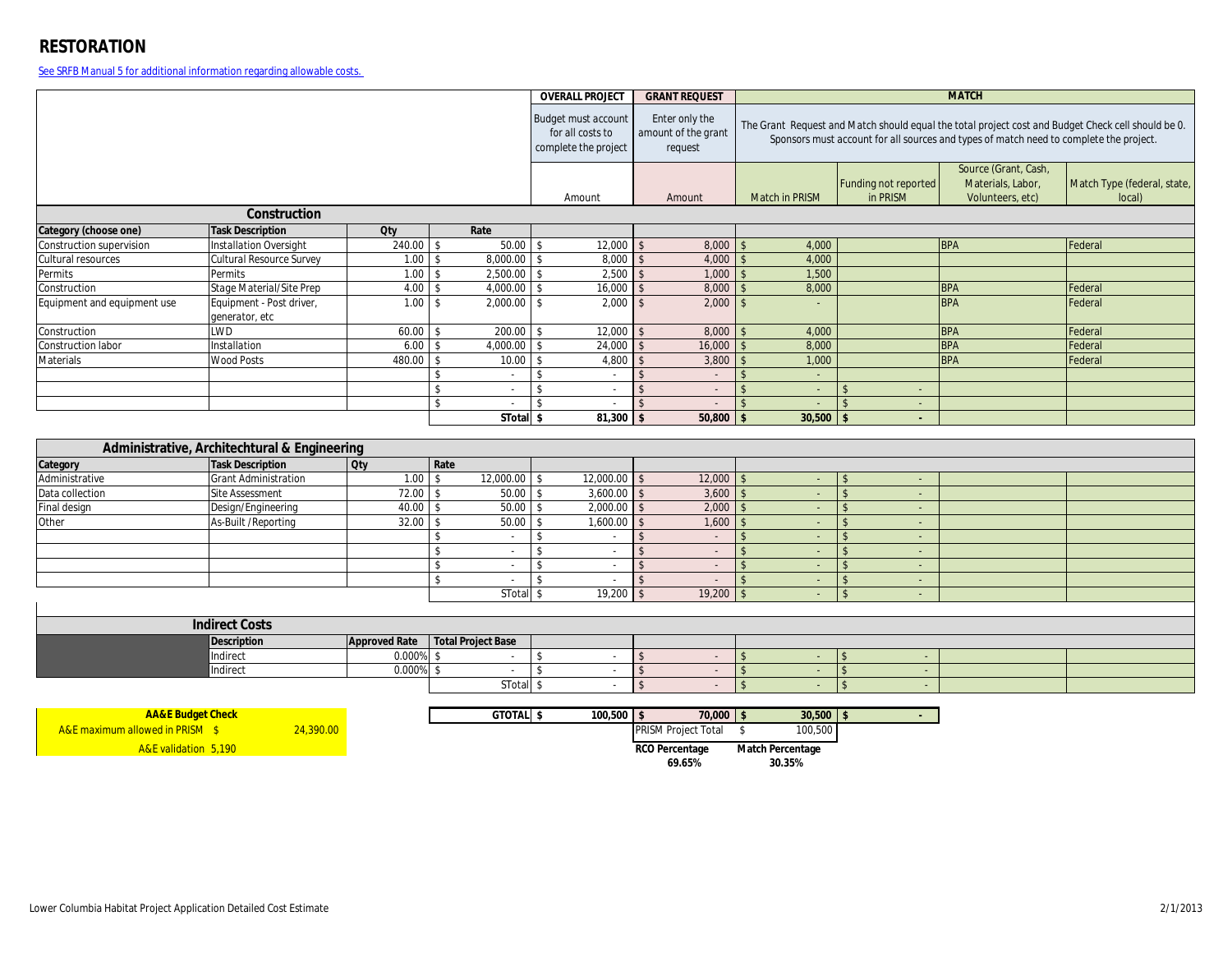

#### RCO Fiscal Data Collection Sheet - Indirect, Audit and Fiscal Information

RCO is collecting additional fiscal information on every federal pass-through grant that is awarded. This additional information is required to be in compliance with Part 200 - Uniform Administrative Requirements, Cost Principles, and Audit Requirements for Federal Awards. This information will help RCO to understand the indirect cost information for each grant and the financial history of each sponsor. If there are questions or missing information, RCO will contact sponsors directly.

| See pages 3 and 4 for definitions and an indirect example |                                                                                                   |
|-----------------------------------------------------------|---------------------------------------------------------------------------------------------------|
| Sponsor Name: Asotin County Conservation District         | ("Required)                                                                                       |
| Data Universal Numbering System (DUNS Number): 824692557  | ("Required)                                                                                       |
| Date Prepared: 1/28/2022                                  | ("Required)                                                                                       |
| Approved for submission by: Megan Stewart                 | (*Required) (If council or board approved, please provide name of Primary Signatory of the group) |
| Contact Name (if different):                              | (*Required)                                                                                       |
| Approver or Contact Person's Phone Number: (509) 552-8100 | ("Required)                                                                                       |

#### 1. Indirect costs

Indirect costs are costs that are not directly accountable to a cost object, such as a particular project. Indirect costs include administrative and personnel costs.

Our organization (Choose one) (\*Required)

- Does not wish to charge any indirect rate for this RCO subgrant for any RCO subaward. (PLEASE SKIP TO SECTION 4.) Θ
- Has an indirect rate approved by a federal agency O
- Ŏ Uses a de minimus rate (10% of Modified Total Direct Costs (MTDC)) as defined by 2 CFR 200.414 (f) - eligible for non-profits and private individuals only. (For a definition of MTDC, see 2 CFR 200.68)
- $\bullet$ Has an indirect rate negotiated between the pass-through entity (RCO) and our organization.

#### Indirect rate  $\overline{2}$

Year

Our organization's indirect rate (percent) is Our organization's indirect base is Our organization's indirect rate was approved by **End Date** The effective dates of indirect rate is Start Date Please include a copy of your organization's approved indirect cost rate agreement \*\* If your indirect rate changes, please update this form and send the form and the updated indirect cost rate agreement to RCO (see bottom of pg 2). 3. Indirect rate and costs - For each RCO agreement RCO# RCO# RCO# RCO# Indirect rate applied Total (\$) direct cost base for this RCO grant Projected indirect charge (\$) Other non-base, non-indirect costs (\$) Total (\$) (this should equal the RCO agreement total)  $\pmb{0}$ 0 0  $\overline{0}$ (If there are more than four RCO grants, please complete an additional sheet) 4. Audit information Please summarize the past three (3) years of audits that your organization has received. Specify the audit types. List all of the findings and address the resolution of the finding. Audit Type Findings Year 2020 SAO Accountability None

Audit Type Year

Audit Type

1

**Findings** 

**Findings**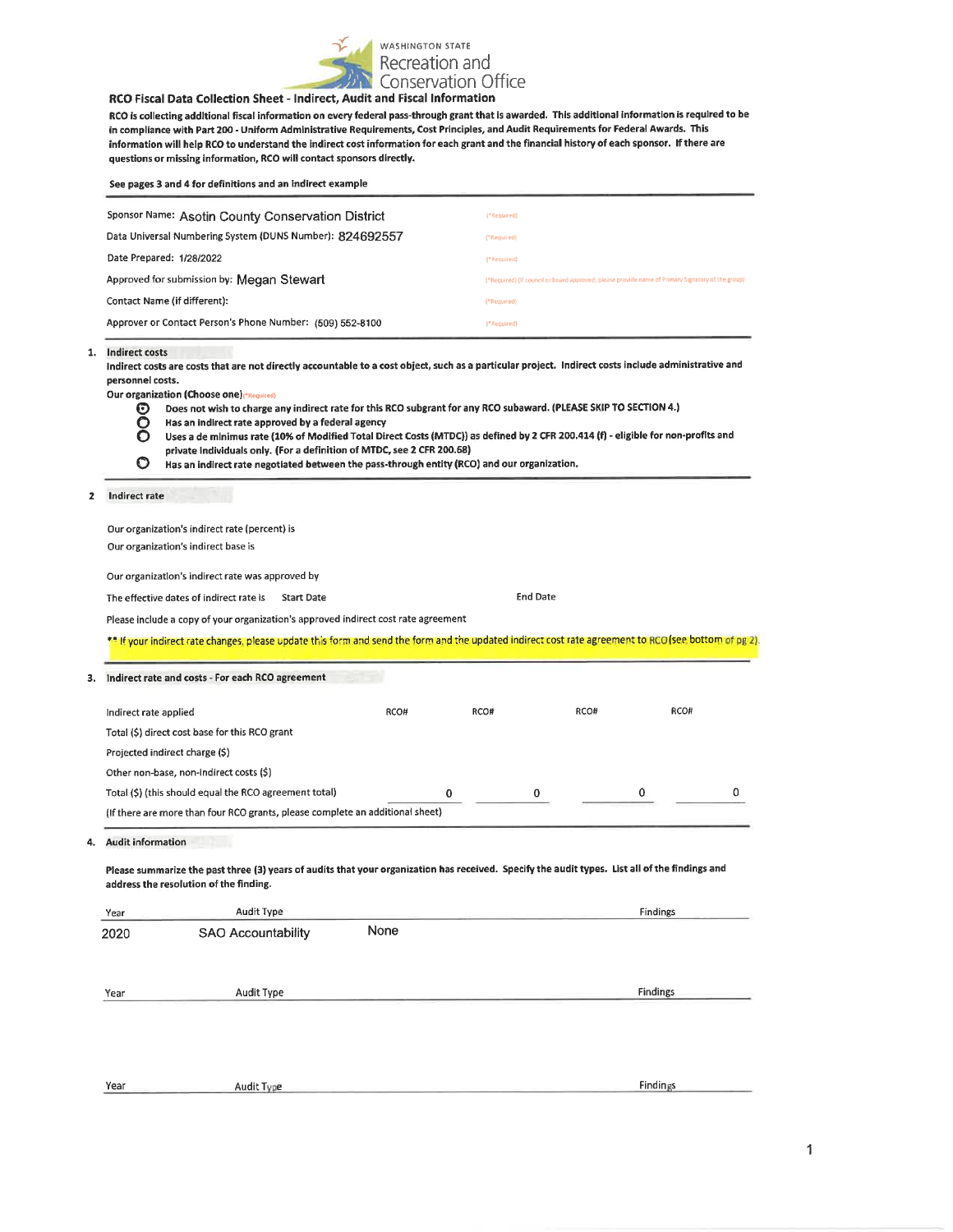

RCO is collecting additional fiscal information on every federal pass-through grant that is awarded. This additional information is required to be in compliance with Part 200 - Uniform Administrative Requirements, Cost Principles, and Audit Requirements for Federal Awards (new Omni-Circular). This information will help RCO to understand the indirect cost information for each grant and the financial history of each sponsor. If there are questions or missing information, RCO will contact sponsors directly.

Fiscal Information Detail Sheet -- Indirect rate, fiscal, and audit information

Please summarize any audits you expect your organization to complete over the next three (3) years.

ACCD receives regular accountability audits from the WA State Auditor's Office on a 2 to 3 year cycle. These audits are scheduled by the Washington State Conservation Commission

5. Financial information

Please identify any changes to key staff positions in your organization in the past year. No key staffing changes

Please identify your organizations accounting staff, the nature of the staff (employees, contractors, volunteers) and outline the accounting experience for each staff member. If staff have received certifications such as CPA, CGFM, please include that information. Megan Stewart, District Coordinator, Employee, 19+ years with ACCD. Provides financial management for all CD funding

Colleen Ozard, Bookkeeper, Employee 9+ years with ACCD. Provided bookkeeping and accounting activities

Please identify any substantial changes in your organizations accounting, procurement, payroll or other administrative systems that have occurred in the past year.

**None** ACCD uses BIAS/Springbrook Accounting Software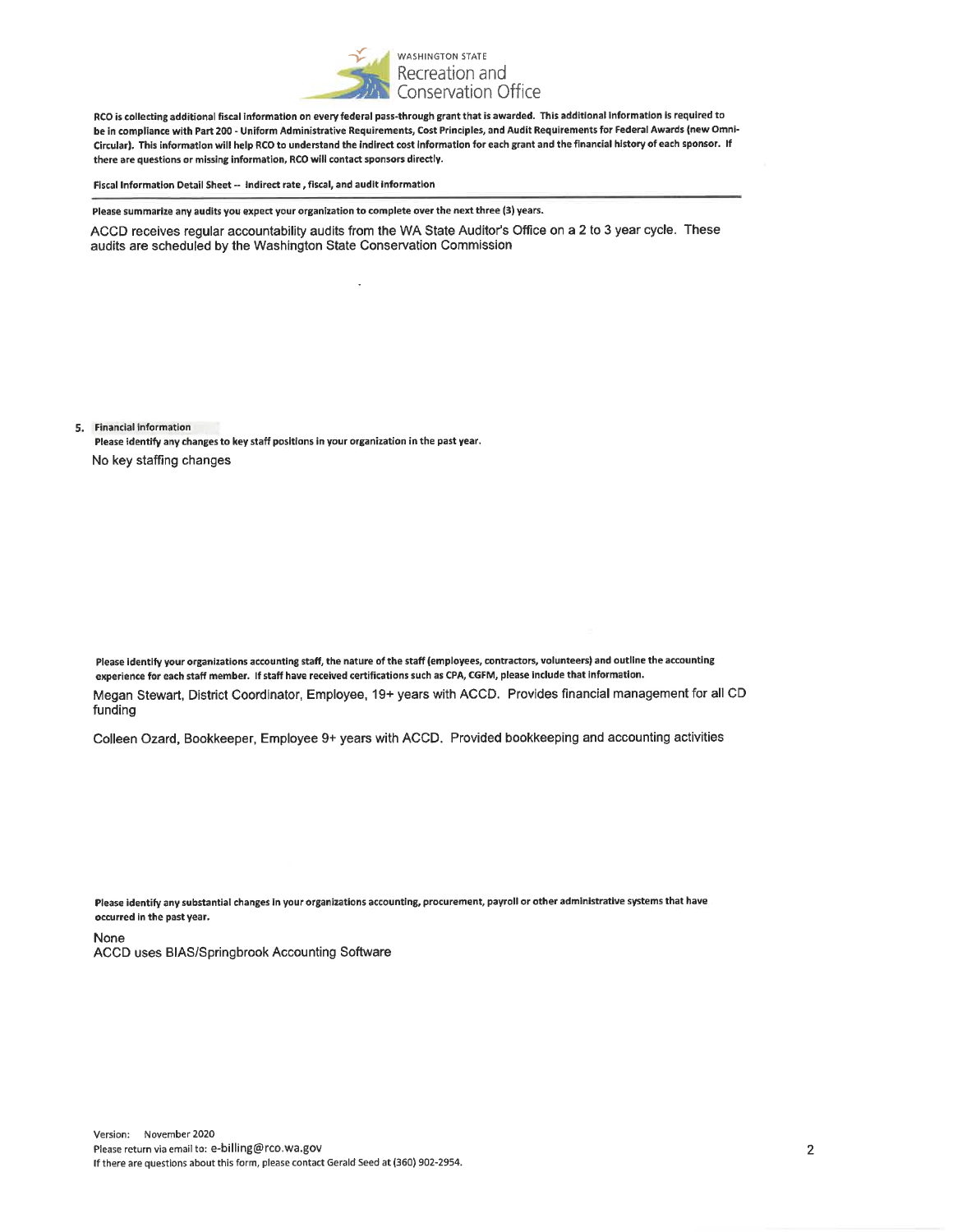# Appendix F: Landowner Acknowledgement Form

# **Landowner Information**

Name of Landowner: WA Dept. of Fish and Wildlife

Landowner Contact Information:

 $\boxtimes$  Ms.  $\Box$  Mr. Title: Lands Division Manager

First Name: Cynthia Last Name: Wilkerson

Contact Mailing Address: c/o Jerrod Ploof, 2315 N Discovery Pl, Spokane Valley, WA 99216

Contact E-Mail Address: jerrod.ploof@dfw.wa.gov

Property Address or Location: Kelly Creek PA 45

- 1. (Landowner or Organization) is the legal owner of property described in this grant application.
- 2. I am aware that the project is being proposed on my property.
- 3. If the grant is successfully awarded, I will be contacted and asked to engage in negotiations.

4. My signature does not represent authorization of project implementation. Cynthia Wilkerson 2/25/22

Landowner Signature **Date** 

# **Project Sponsor Information**

Project Name: Kelly Creek PA 45 Restoration

Project Applicant Contact Information:

 $\Box$  Mr.  $\Box$  Ms. Title

First Name: Megan Last Name: Stewart

Mailing Address: 720 Sixth Street, Suite B, Clarkston, WA 99403

E-Mail Address: megan@asotincd.org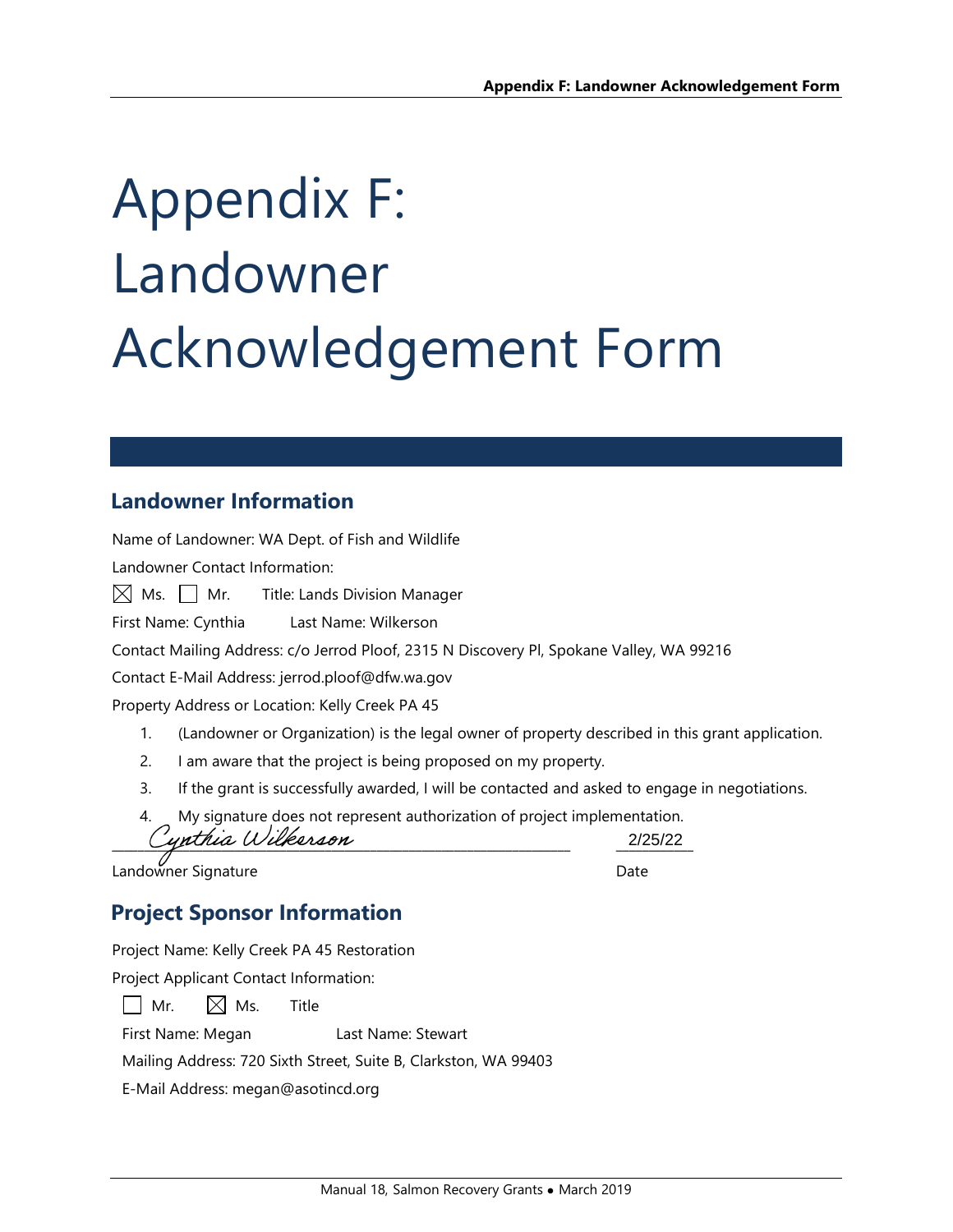

# **Applicant Resolution/Authorization**

Organization Name (sponsor) Asotin County Conservation District

Resolution No. or Document Name\_R2022-02

Project(s) Number(s), and Name(s) 22-1009, 1006, 1010, 1005, 1007, 1011, 1008, 1012

This resolution/authorization authorizes the person(s) identified below (in Section 2) to act as the authorized representative/agent on behalf of our organization and to legally bind our organization with respect to the above Project(s) for which we seek grant funding assistance managed through the Recreation and Conservation Office (Office).

WHEREAS, grant assistance is requested by our organization to aid in financing the cost of the Project(s) referenced above;

## NOW, THEREFORE, BE IT RESOLVED that:

- 1. Our organization has applied for or intends to apply for funding assistance managed by the Office for the above "Project(s)."
- 2. Our organization authorizes the following persons or persons holding specified titles/positions (and subsequent holders of those titles/positions) to execute the following documents binding our organization on the above projects:

| <b>Grant Document</b>                                                                                                                                                                             | Name of Signatory or Title of Person Authorized to Sign     |
|---------------------------------------------------------------------------------------------------------------------------------------------------------------------------------------------------|-------------------------------------------------------------|
| Grant application (submission thereof)                                                                                                                                                            | Megan Stewart, Levi Luhn                                    |
| Project contact (day-to-day<br>administering of the grant and<br>communicating with the RCO)                                                                                                      | <b>Megan Stewart</b><br><b>Brad Riehle</b><br>Colleen Ozard |
| RCO Grant Agreement (Agreement)                                                                                                                                                                   | Megan Stewart, Levi Luhn                                    |
| Agreement amendments                                                                                                                                                                              | Megan Stewart, Levi Luhn                                    |
| Authorizing property and real estate<br>documents (Notice of Grant, Deed of<br>Right or Assignment of Rights if<br>applicable). These are items that are<br>typical recorded on the property with | Megan Stewart                                               |
| the county.                                                                                                                                                                                       |                                                             |

The above persons are considered an "authorized representative(s)/agent(s)" for purposes of the documents indicated. Our organization shall comply with a request from the RCO to provide documentation of persons who may be authorized to execute documents related to the grant.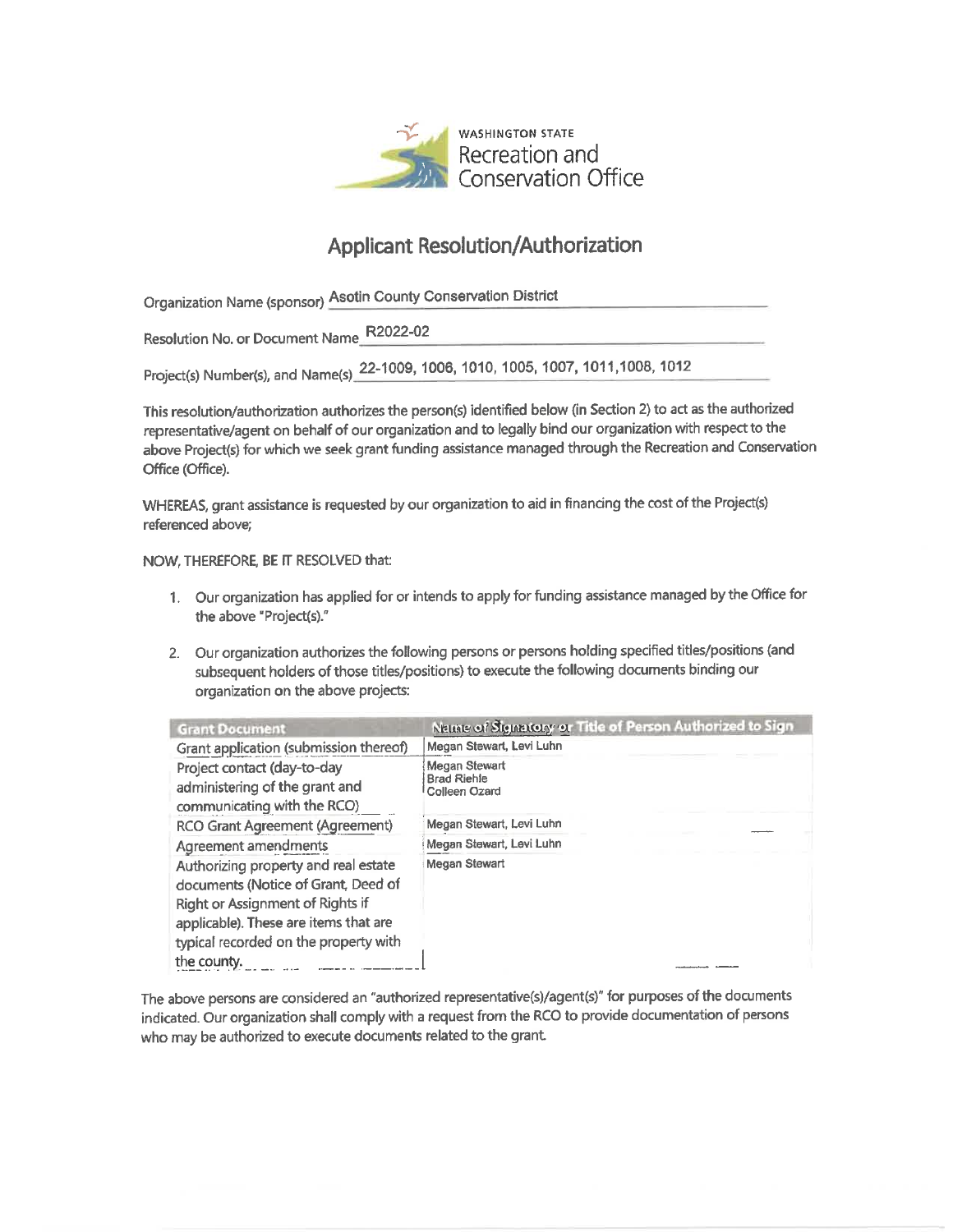- 3. Our organization has reviewed the sample RCO Grant Agreement on the Recreation and Conservation Office's WEB SITE at: https://rco.wa.gov/wp-content/uploads/2019/06/SampleProiAgreement.odf. We understand and acknowledge that if offered an agreement to sign in the future, it will contain an indemnification and legal venue stipulation and other terms and conditions substantially in the form contained in the sample Agreement and that such terms and conditions of any signed Agreement shall be legally binding on the sponsor if our representative/agent enters into an Agreement on our behalf. The Office reserves the right to revise the Agreement prior to execution.
- 4. Our organization acknowledges and warrants, after conferring with its legal counsel, that its authorized representative(s)/agent(s) have full legal authority to act and sign on behalf of the organization for their assigned role/document.
- 5. Grant assistance is contingent on a signed Agreement. Entering into any Agreement with the Office is purely voluntary on our part.
- 6. Our organization understands that grant policies and requirements vary depending on the grant program applied to, the grant program and source of funding in the Agreement, the characteristics of the project, and the characteristics of our organization.
- 7. Our organization further understands that prior to our authorized representative(s)/agent(s) executing any of the documents listed above, the RCO may make revisions to its sample Agreement and that such revisions could include the indemnification and the legal venue stipulation. Our organization accepts the legal obligation that we shall, prior to execution of the Agreement(s), confer with our authorized representative(s)/agent(s) as to any revisions to the project Agreement from that of the sample Agreement. We also acknowledge and accept that if our authorized representative(s)/agent(s) executes the Agreement(s) with any such revisions, all terms and conditions of the executed Agreement shall be conclusively deemed to be executed with our authorization.
- 8. Any grant assistance received will be used for only direct eligible and allowable costs that are reasonable and necessary to implement the project(s) referenced above.
- 9. [for Recreation and Conservation Funding Board Grant Programs Only] If match is required for the grant, we understand our organization must certify the availability of match at least one month before funding approval. In addition, our organization understands it is responsible for supporting all non-cash matching share commitments to this project should they not materialize.
- 10. Our organization acknowledges that if it receives grant funds managed by the Office, the Office will pay us on only a reimbursement basis. We understand reimbursement basis means that we will only request payment from the Office after we incur grant eligible and allowable costs and pay them. The Office may also determine an amount of retainage and hold that amount until all project deliverables, grant reports, or other responsibilities are complete.
- 11. [for Acquisition Projects Only] Our organization acknowledges that any property acquired with grant assistance must be dedicated for the purposes of the grant in perpetuity unless otherwise agreed to in writing by our organization and the Office. We agree to dedicate the property in a signed "Deed of Right" for fee acquisitions, or an "Assignment of Rights" for other than fee acquisitions (which documents will be based upon the Office's standard versions of those documents), to be recorded on the title of the property with the county auditor. Our organization acknowledges that any property